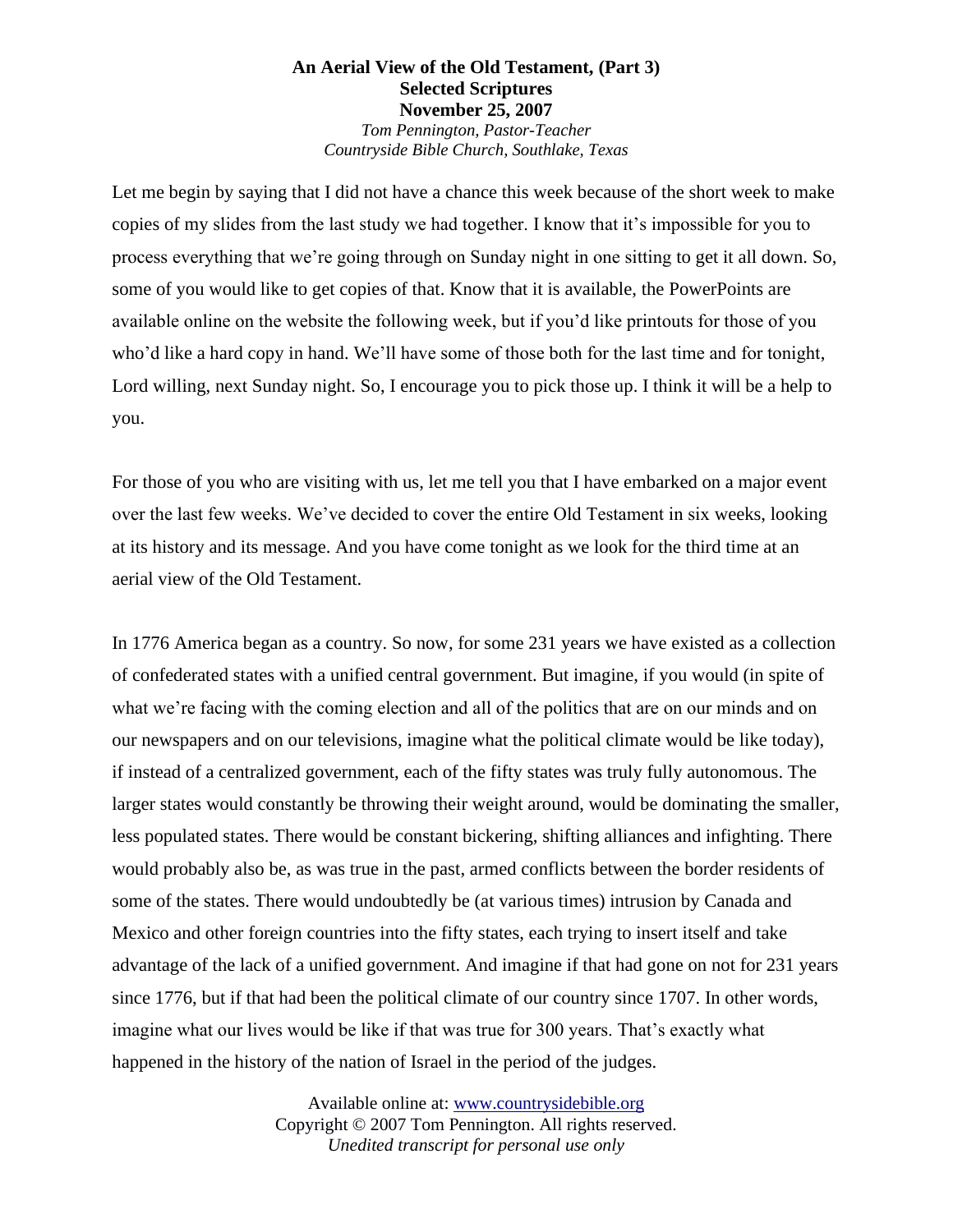Tonight, we continue our study of Israel's history, and we come to the end of that long, dark night, 300 years when every man did that which was right in his own eyes because there was no king in Israel. There was no central government, and so, the tribes were constantly at war, without question, the darkest period in Israel's history. We come out of the period of the judges and into the period of the monarchy.

Now, let me remind you that when you look at Old Testament history, there are essentially nine major movements or scenes in Old Testament history. The first is universal dealings in Genesis 1 - 11. Depending on when you believe the creation of the world was, depending on whether or not you believe there are gaps in the genealogies in Genesis 5 and 11, somewhere between 4000 B.C., creation date, and no further back than say 20,000. Most conservative would say somewhere around 10,000 would be the outside, so somewhere between 4 and 10,000 B.C. was creation to the time of Abraham in 2166. That is covered in the first 11 chapters of Genesis.

The patriarchal period follows, Genesis 12 - 50. It covers from the time of Abraham in 2166 and the calling of Abraham there in Genesis 12 to the death of Joseph in 1804 B.C. Four hundred years are covered by one chapter, and that's the slavery in Egypt. It's simply described and alluded to in Exodus 1 from the death of Joseph until the exodus in 1446 B.C.

Followed the fourth movement is the exodus under Moses. And that covers the four books of the Pentateuch: Exodus, Numbers, Deuteronomy, or Exodus, Leviticus, Numbers, and Deuteronomy, beginning in Exodus 2 and running all the way through the end of the Pentateuch. That covers a period of forty years through the wilderness wanderings and the children of Israel gathering there in Deuteronomy on the plains outside of Jericho ready to go into the Promised Land.

Under Joshua, you have the conquest and division of Canaan from 1406 B.C. to about 1350 around his death. They served (Israel did), they served God all the days of Joshua and those who survived him, but then things began to turn. And we enter the period of the judges, covered by the books of Judges and Ruth and 1 Samuel 1 - 8. That period, 300 terrible years, runs down to 1051 B.C.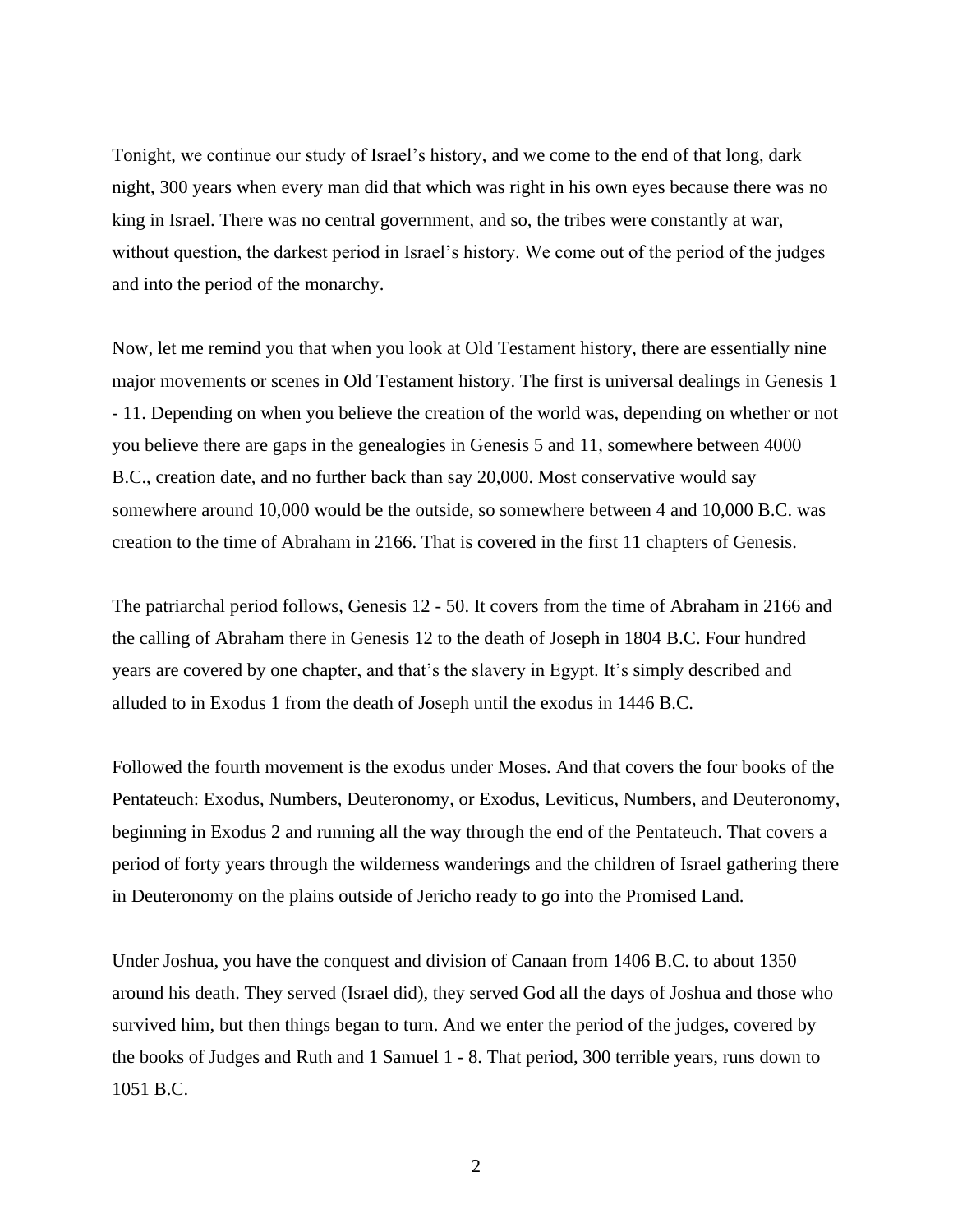That's followed by the monarchy that we are going to look at tonight, and then ultimately the Babylonian exile and the restoration period, which we will examine in coming weeks. So, those are the nine major movements.

Tonight, we are going to look at the monarchy. Now, understand that the purpose of 1 Samuel (where the monarchy begins and is described for us) is a historical account of the beginning of the Israelite monarchy. It is there, politically, to serve as a record of the establishment of the monarchy and as an apologetic from Samuel, for both his contemporaries and for the future, explaining why they began with one dynasty, and the very next king was from a different dynasty.

It also records the rise of the prophetic office. It points out the reality that God alone was the supreme King, and any government has to function under His authority. And theologically, of course, it shows that we need a perfect King, the Lord Jesus Christ, who will someday come.

For 300 years there was no king in Israel, every man did that which was right in his own eyes. The last judge and the only national judge was a man named Samuel. Here is an outline of 1 Samuel. Samuel is described in his ministry as a judge and as a prophet in the first 7 chapters, Saul in 8 - 15, and David in 16 - 31.

I want us to begin in 1 Samuel 9 because that introduces us to the seventh great movement of Old Testament history, the monarchy. Now the monarchy began in 1051 and ran all the way down to 586 B.C. Nearly 500 years in Judah in the south there was a king in Israel. This period of Israel's history is recorded in 1 Samuel 9 running all the way through 2 Kings 25, and it's also recorded in 1 and 2 Chronicles.

The question is what makes a monarchy? What makes the rule by kings? The rule by one, that's what monarchy means, "mono" meaning "one", and the Greek word for "ruler". Monarchy, rule by one. What makes a monarchy distinct from all other forms of government? It's the principle of succession. When a king dies, the son that he has chosen automatically succeeds him. And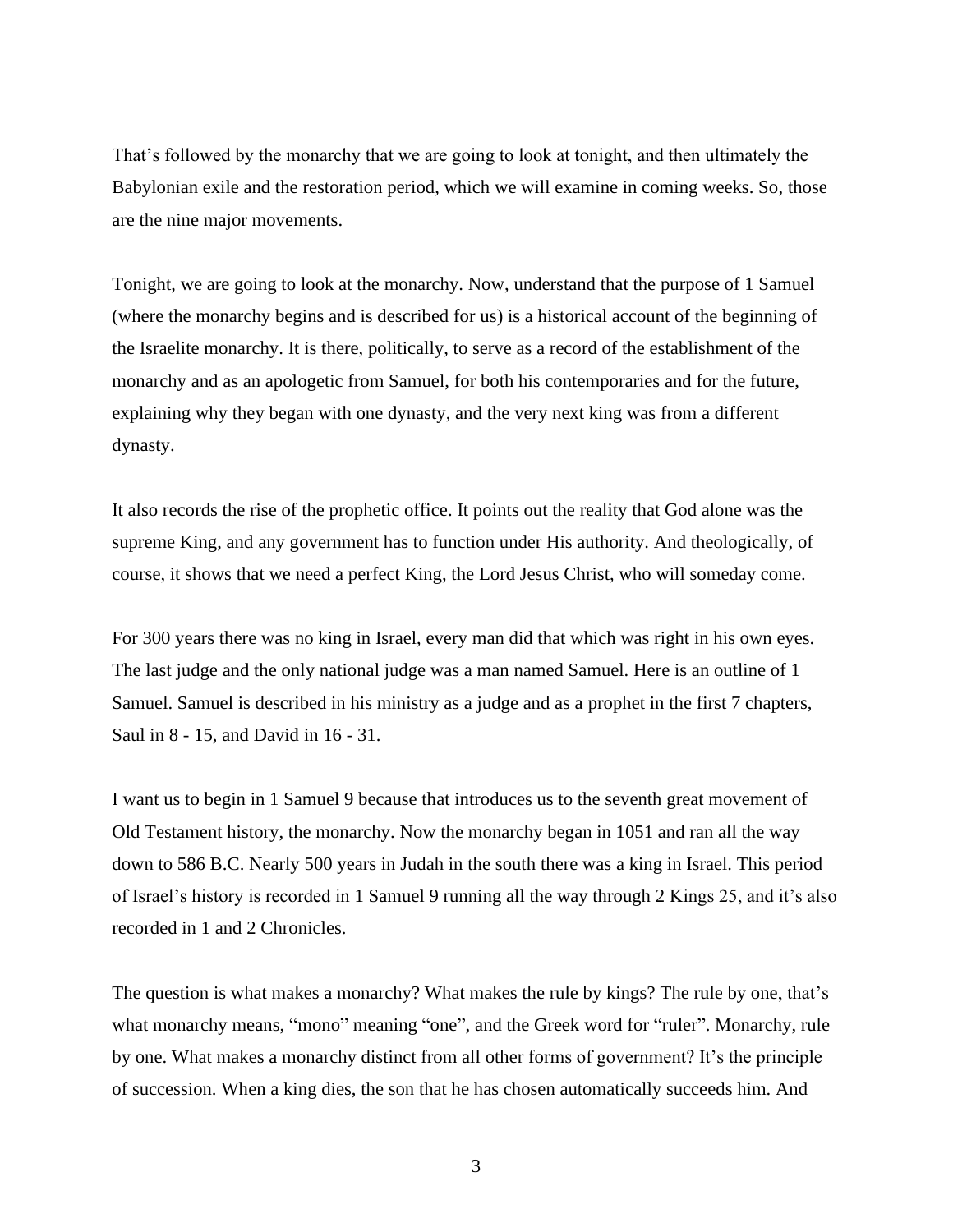that's what God put into place in Israel. Understand though, that Yahweh is still King of Israel. In the past, He had mediated that rule through individuals personally selected, one by one in each case. And now, with the monarchy, God will mediate His rule through family succession, through sons.

Now, there are two distinct periods of the monarchy in Israel. There's the united monarchy, (by united we mean that the kings ruled over all twelve tribes of Israel). And that is followed by the divided monarchy, and by divided we mean that the twelve tribes were split or divided into two separate kingdoms with two separate kings. Normally, they're referred to as the north, 10 tribes were in the north called Israel, sometimes Samaria, and two tribes were in the south under a separate king, and they're generally called Judah, they were Judah and Benjamin. So, that's the divided monarchy, Israel split up and ruled by two separate kings.

Tonight, I want us to look at the united monarchy. The united monarchy begins in 1 Samuel 12 and runs all the way through 1 Kings 11. It consists of three kings from two different dynasties: Saul, David and Solomon. If you want to remember the united monarchy, it's in three names: Saul, David and Solomon. And it's very convenient because each of those men ruled forty years. So, 120 years is the united monarchy. Each king rules for that approximate forty-year period.

Let's begin of course with Saul. He began to rule in 1051. He ruled to 1011 B.C., he was from the tribe of Benjamin, he was certainly the people's choice. Therefore, God said make Saul king because he's the one they would choose, given a chance. He gave them a king after their own heart. And Saul began well. But because of two very specific acts of rebellion and disobedience, God determined to replace this king.

The two acts of rebellion were the sacrifice at Gilgal recorded in 1 Samuel 13. You remember when Samuel didn't come and the people were getting uneasy, and so Saul takes the office of priest into his own hands and makes a sacrifice to mollify the people.

The other was the sparing of Agag and the Amalekites and the spoil. They were utterly to destroy the Amalekites, and Saul failed to do it. He's confronted you remember in that famous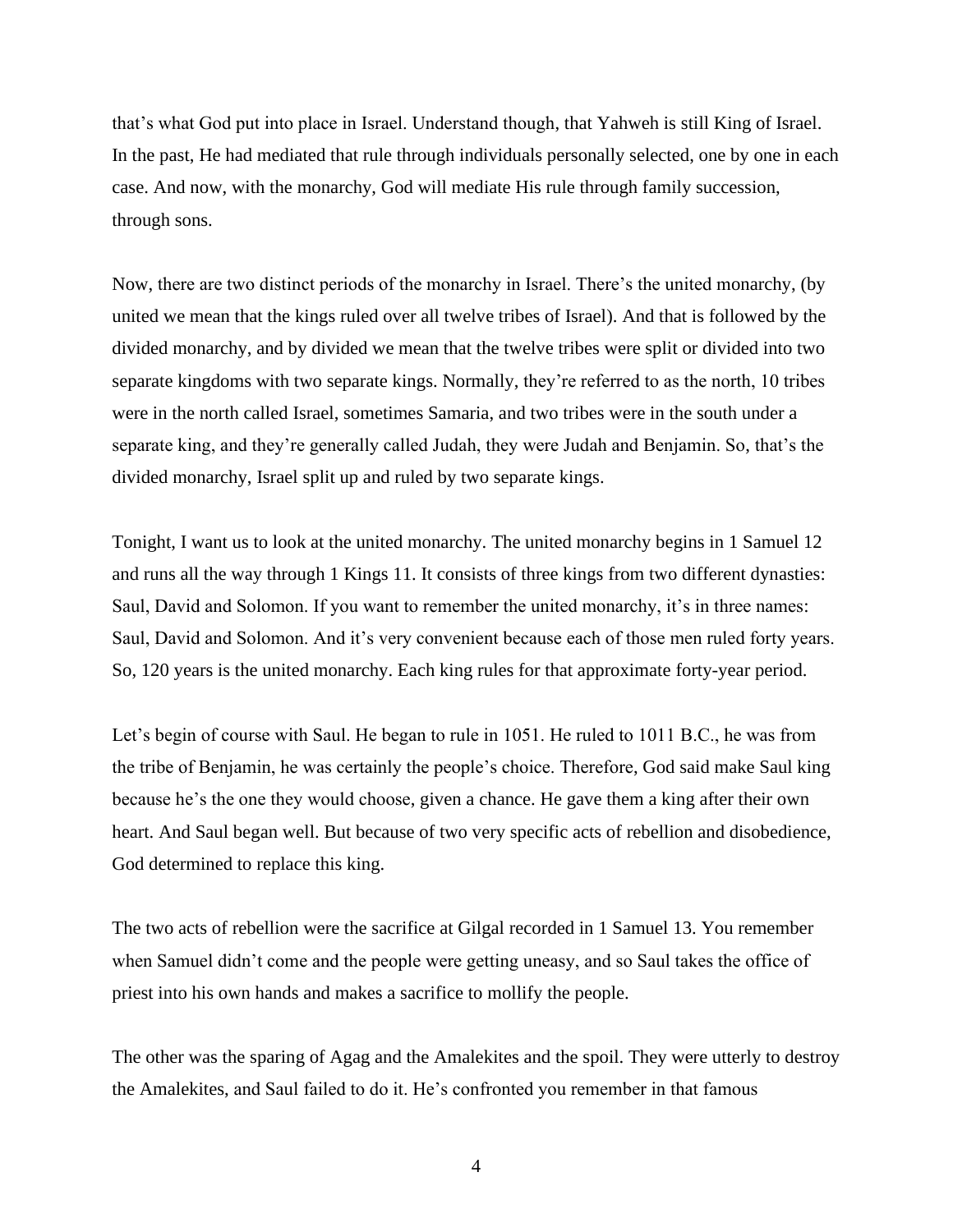confrontation by Samuel, "What means this bleating of the sheep in my ears?" And Saul's response is well, the people wanted to keep some spoil. And that's when Saul is reminded that the LORD has greater delight in obedience than in sacrifice.

As a result, by the way, from that day, from the day Samuel confronts Saul about sparing the Amalekites, from that day on, Samuel abandoned Saul, he never saw him again. You can read that in 15:35. As a result of these sins, Saul's dynasty, his house is the way it's described. Your house, God will often say. He means by that, your dynasty. Your dynasty is rejected in favor of a man after My own heart. This is how it's written in 1 Samuel 13:13.

Samuel said to Saul, "You have acted foolishly; you have not kept the commandment of the LORD your God, which He commanded you, for now the LORD would have established your kingdom over Israel forever. But now your kingdom shall not endure. The LORD has sought out for Himself a man after His own heart, and the LORD has appointed him as ruler over His people, because you have not kept what the LORD commanded you."

So, from this point, Saul knew that it was God's will to replace him because of his disobedience, but he refused to accept this and to acknowledge God's sovereign purpose, and he immediately became insanely jealous the very first time he perceived a threat to his throne and to his dynasty. From that day, Saul distrusted David. He became convinced that David would be his replacement, and sadly (his contempt or) his distrust rather grew to contempt, and contempt became a settled, murderous rage. And Saul the king actually sets out to kill one of his loyal subjects.

Saul's first attempts to kill David were in the privacy of the palace. Twice he tried to pin him to the wall with his spear, it's recorded in 18:10 - 11. Then Saul reconsiders the potential ramifications of actually murdering one of his staff, and he sets out to kill David by stealth. There are several plots that he tries to work out in order to get David killed and out of the picture, no longer a threat to his kingdom and to his son Jonathan taking over as his successor.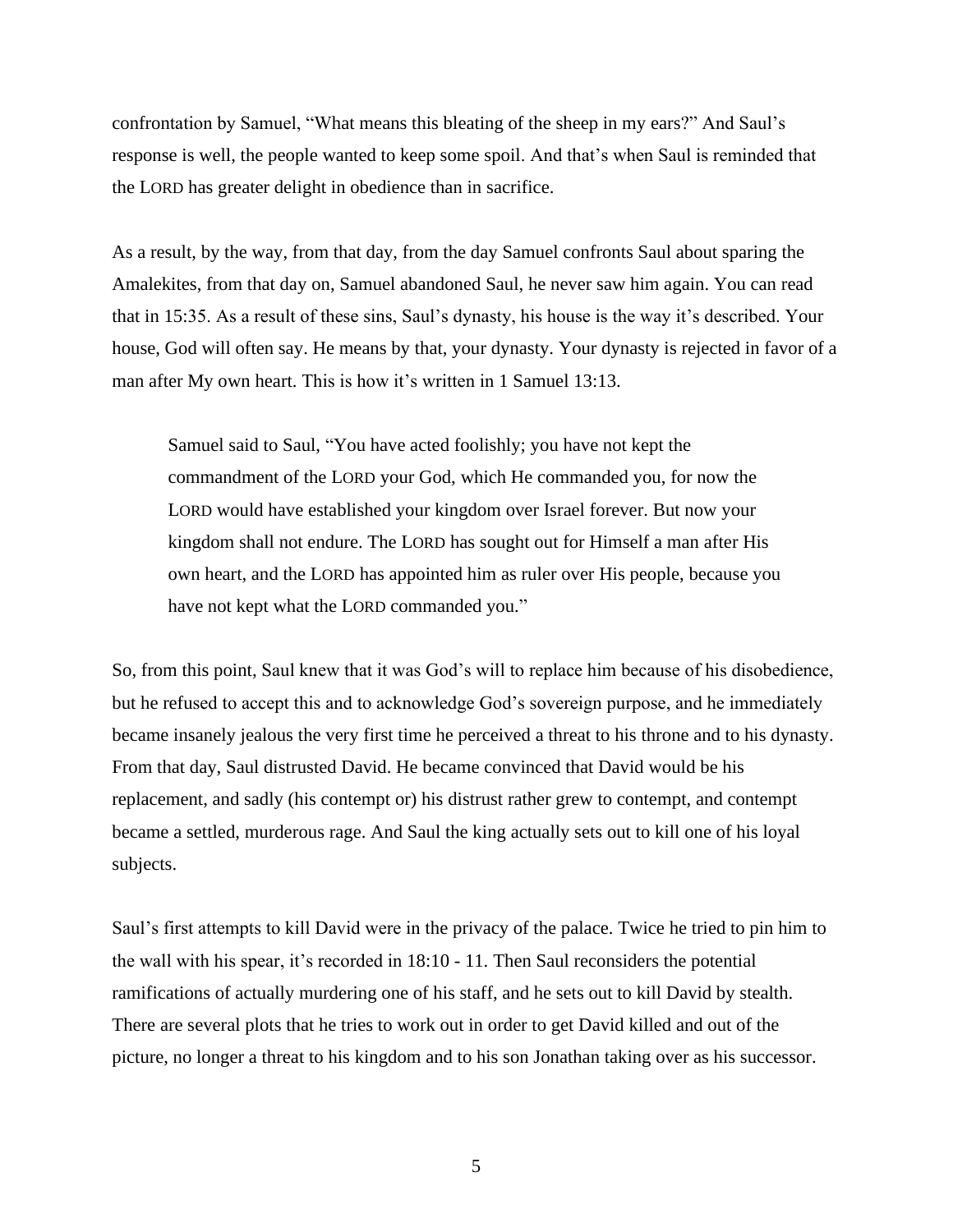So, Samuel records a number of Saul's attempts to kill David, and you can read them there in Samuel.

But what's amazing about it is Samuel also records for us in 1 Samuel 19:11 - 21:9 a record of those who defended David and sought to protect his life from Saul's attempts. And it's really a remarkable list. You have Michal, Saul's daughter and David's wife, she acknowledges David's innocence and she tries to protect David from Saul, her own father. Samuel and the LORD both protect David at one point from Saul's murderous rage.

Jonathan protects David. Now this is a remarkable situation to think about because Jonathan is in line to be the next king. There's also another wrinkle that usually we don't get from flannelgraph. Jonathan usually is presented in this friendship with David, they're presented as peers, roughly the same age, two boys. I'm not going to take you through the details of how I get here, but there are clear details in the text that show that Jonathan could not have been David's age and in fact, he was probably about 30 years older than David.

The way we know that is because he was already involved in Saul's army and leading a group of men when David is born. And so, here he is, 30 years older than this young man, the next in line to receive the throne, and yet Jonathan is defending David and trying to rescue David from Saul's murderous attempts.

Ahimelech the high priest in 21:1 - 9 also comes to David's defense. Now by recording these incidents, the prophet makes it clear that those best in a position to know David's guilt or innocence and those in authority in Israel all defended him and proclaimed his innocence. That's key.

After these episodes David becomes a fugitive, on the run for several years and for the rest of the book of 1 Samuel. So, Saul is fully aware that God has chosen David as the next king of Israel, and it was because of his rebellion (he knows) that it's been taken away from him, but he refuses to repent of his rebellious spirit. And his jealousy moves him to try to frustrate God's clear plan by killing the successor that God Himself had chosen. First Samuel 21 all the way through 26,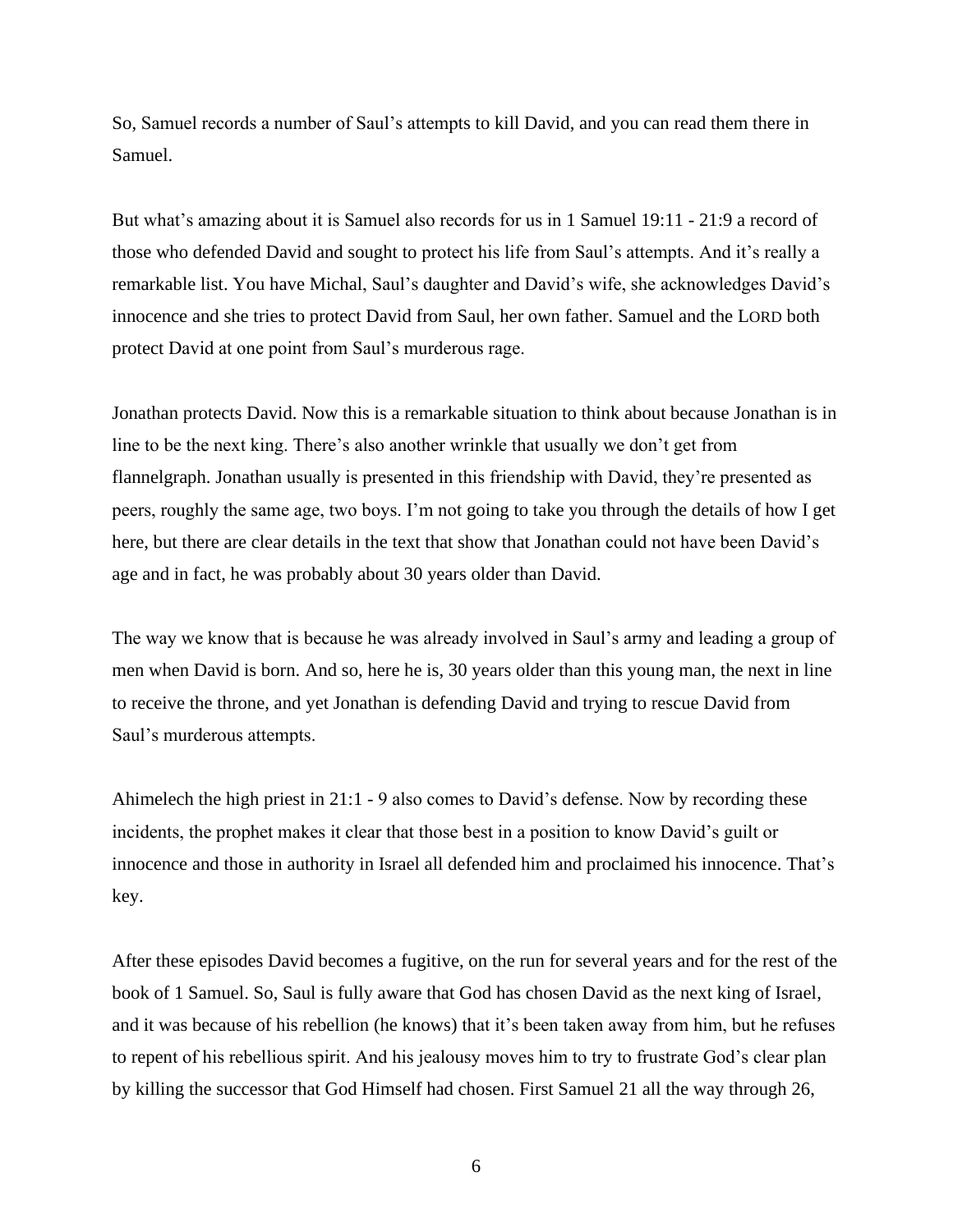that section documents the years that Saul basically abandoned his kingly duties and instead directs all of his energies and the resources of the kingdom in a futile attempt to find David and to kill him.

Now remember that part of the purpose for 1 Samuel is to be an apologetic for the change in dynasties. Remember what makes a king unique, a unique form of government? It's succession, your son succeeds you. And yet you have Saul from the tribe of Benjamin. The next person to step into that role should have been one of his sons. But instead, it's David from the tribe of Judah. How do you explain that?

Well the writer wants us to know that David did not obtain the throne by stealth. There was no coup in Israel. He didn't manipulate or intimidate his way to power, and in fact, it seems that whenever opportunity knocked, and it knocked several times, David refused to answer. This underscores his integrity and his patience to wait on God's timing. He did absolutely nothing to remove Saul from power. But even more to the point, he respected him as God's appointment and sought to preserve his life.

Think about the circumstances from David's perspective. It's really a remarkable story. In a short time, David's whole life had been turned upside down. He was once the favorite of the people, a leader of Israel's army, the king's son-in-law, applauded on every hand, and now he's become a fugitive, an outlaw hunted by the king. If you were to find yourself in that situation, you would (like David) think carefully through your options. And you only have basically two choices.

One of those is to leave Israel and (leave outside the land, and) live outside the land rather, but that would be somewhat risky because David, after all, had served as the leader of Israel's army and had at one time or other battled most of the surrounding countries. And so, if he was recognized, he would undoubtedly be captured and killed.

The other option of course was to remain in the country to gather some people around you to help you, to stay in sparsely populated areas where you would be difficult to find, to become a fugitive in the land of Israel. First Samuel 21 - 31 shows us that David tried both plans at various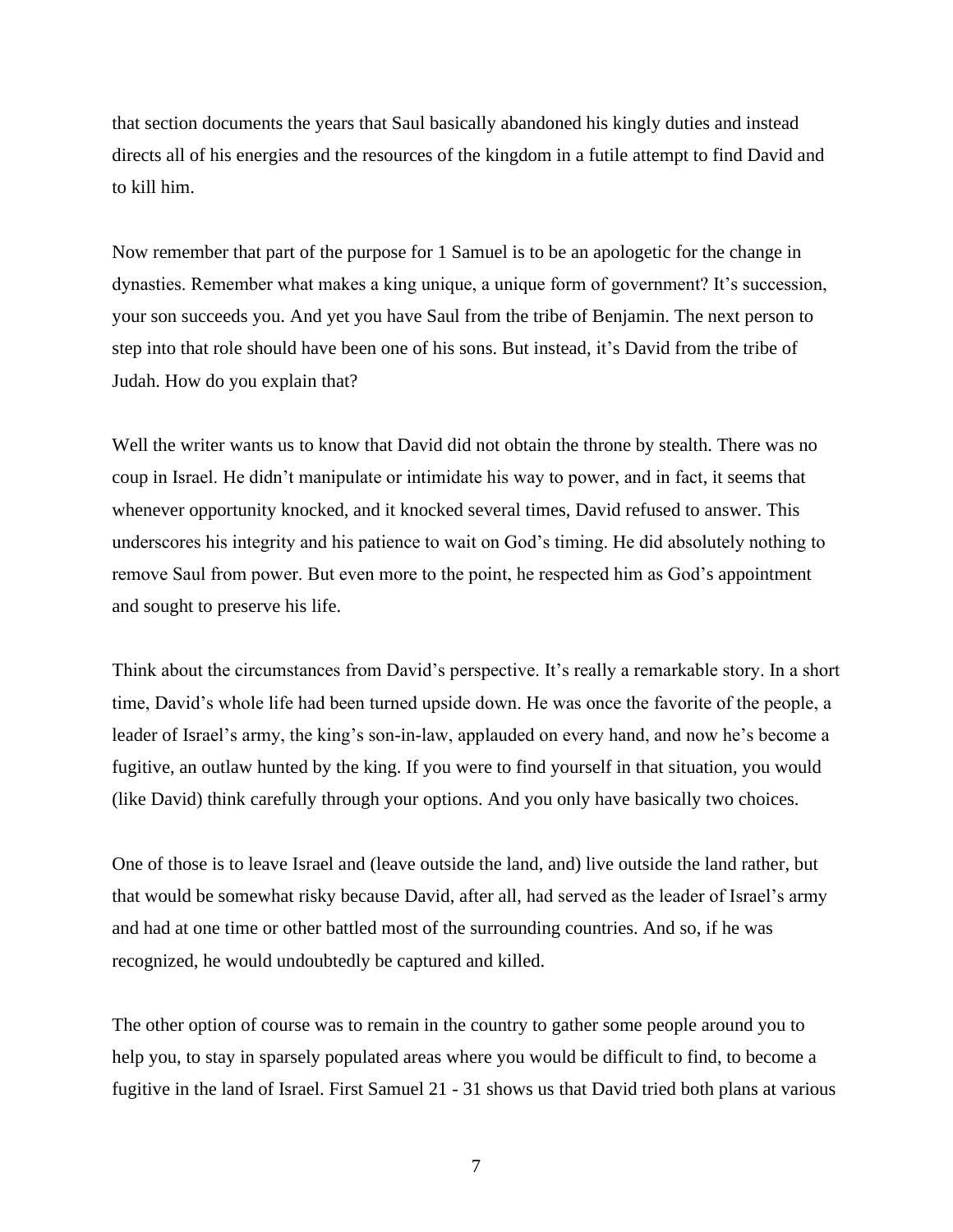times. When he was outside the land, he was often caught in trouble. You remember that he had to feign madness to escape on one occasion, but these were all attempts to hide from Saul.

But David was not completely confident in God through this period of time. What motivated David especially when he left the country was not his confidence in God, but a lack of confidence in God. And you can see this, in fact, this is an interesting passage. Turn with me to 1 Samuel 21. First Samuel 21 (Tom meant 1 Samuel 27), we get a little glimpse into David's heart during this period. He was not a person unlike us. How would you think and react in that situation?

In 1 Samuel 27:1, we get to listen in as David has a conversation with himself. "Then David said to himself, 'Now I will perish one day by the hand of Saul.'" [Stop there. Specifically, David feared that he would not always escape Saul's attempts on his life. So, he goes on, verse 1 of 27,] "There is nothing better for me than to escape into the land of the Philistines. Saul then will despair of searching for me anymore in all the territory of Israel, and I will escape from his hand."

Now what is David saying? He's saying if I stay in Israel, I'm going to die. Was that true? Absolutely not, because what had God already promised David? That he would be Israel's next king. He had promised him with Samuel in 1 Samuel 16, Jonathan had assured him of this in 23:17, and even Saul himself was convinced that David would be the next king according to 24:20. And so, David loses confidence in the Word of God and comes up with a better plan and leaves Israel.

But even though David goes into the land of Israel's enemies (in a), with a lack of faith, with a lack of confidence in God, as God always does, in grace He uses even David's sinful decisions for good. He does something remarkable because He not only preserves David and his men, He prospers them. And even more remarkable, He uses the time to accomplish two things that were very important to David's future, number one, to defeat the border enemies in Israel. David would from those surrounding countries go in and attack the border towns where Israel's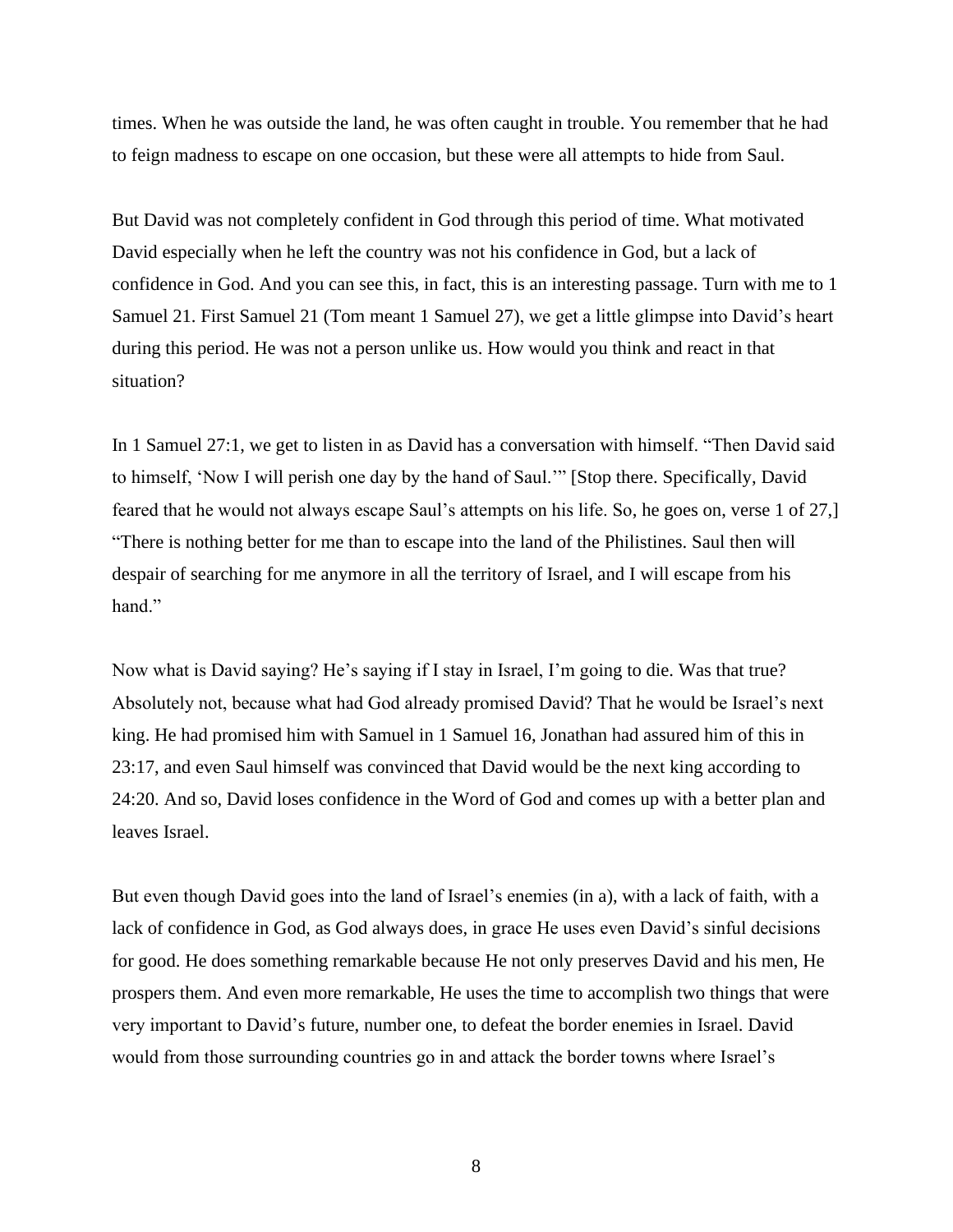enemies were inflicting harm on Israel and he would defeat them. And so, when the time came for David to take the throne, he had already consolidated power in those surrounding areas. And also, of course, that made him popular with the people of Israel because he was taking care, from outside of Israel, of their enemies, and so his own reputation was building. So, God used even his sinful decision, his lack of faith to accomplish His purposes. What a great reminder of God's providence in our own lives.

So, that's Saul. Saul at the end of Samuel dies in battle. He and his son Jonathan are hung on the wall at Beth-shan. That brings us to David. Saul meets an ignominious end, and David becomes the next king of Israel. He rules Israel from 1011 to 971 B.C. David is from the tribe of Judah, he united the nation, he makes Jerusalem the capital, and God gives him an eternal covenant in which He promised never to do to his dynasty what he had done to Saul's.

David's leadership brought Israel to the place of the mightiest nation in the eastern Mediterranean world during his lifetime. David's life as king begins in 2 Samuel. Here's what we have in 2 Samuel. You have David's difficult rise to the throne in chapter 1 - 5:16, David's glorious reign in Jerusalem from 5:17 - 9:12, David's weak and sinful latter days in chapters 10 - 20, and reflections on David's reign, chapters 21 - 24.

Now, to really understand David's life, we need to look at a brief timeline because I think sometimes, we don't really catch the flow of David's life. Here is what the Scripture describes in a very brief form of what happened with David. He was anointed by Samuel to be king in 1 Samuel 16 at about 15 years old. He begins serving almost immediately as a court musician, and then occasionally returning home to be a shepherd of sheep. And so, he's commuting, if you will, doing double duty. He's a court musician, and he's also helping his father care for the sheep. In his late teens in 1 Samuel 17, he defeats Goliath.

We don't know exactly how old he was, but there was some concern about his being at the battle, so somewhere between 15 and 20. And then we know that shortly after that, Saul begins to seek David's life. We don't know exactly how long that lasted, but we know that Saul died when David was about 22 years old. And I won't tell you how we get there; well, maybe I will. You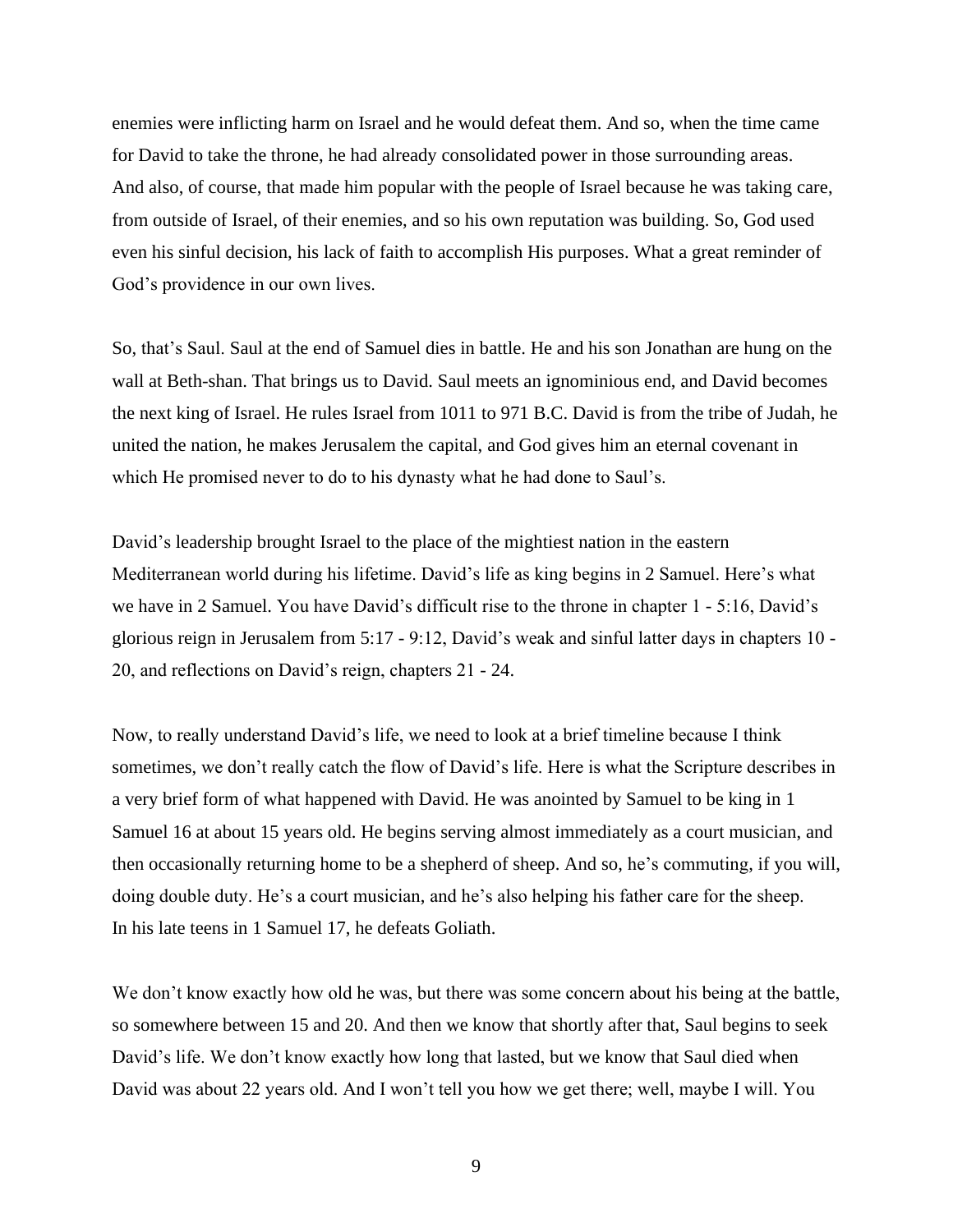take, at 30 years old he was inaugurated. You subtract seven and a half years that he reigned in Hebron, and he was 22 when he was put in that position. So, in other words, for at least three years, perhaps four or five, David was fleeing for his life. Then Saul is killed. While David is genuinely grieved for Saul, he returns to Israel, and he's very quickly anointed as king over Judah.

Then wisely, he sought to extend his rule over the rest of Israel by diplomacy. But instead of accepting him as their king, they refuse to accept him, and a tragic lengthy civil war breaks out among the people he loves. So, for seven and a half years, David rules as king but only over one of Israel's twelve tribes. It wasn't until David was 30 that he became king of all Israel in 2 Samuel 5:4.

Now you know what is remarkable to me when I look at this timeline of David's life? For 15 long years, he waited patiently on God to do what God had promised when he was anointed at about 15 years of age. And those weren't easy years either. He was being chased by Saul, being sought for, to be murdered by the king in whose court he served. And then for seven and a half years, he rules as king alright, but over one tribe while the rest of Israel fights in a lengthy, bloody civil war. It's only at 30 that God finally accomplishes what He promised.

But you know what's remarkable about David? There isn't one hint of anger or bitterness or impatience. What an incredible lesson for us in patience and waiting on God. We pray something and expect God to act tomorrow. God's timing is not always our timing. It certainly wasn't in David's case. There were long, difficult years.

Now that brings us to 2 Samuel, and in 2 Samuel 5, turn there with me for a moment. In 2 Samuel 5, two very important events occur. You'll see in your *New American Standard Bible*, there's probably a heading that says something like "David King over all Israel". It's in this chapter that David is sought out after those seven and a half years ruling in Hebron. Leaders from all the tribes approach him. They come to Hebron, and they formally request David to be the king not of that one tribe, but of all Israel. And he becomes just that. Verse 4 says David was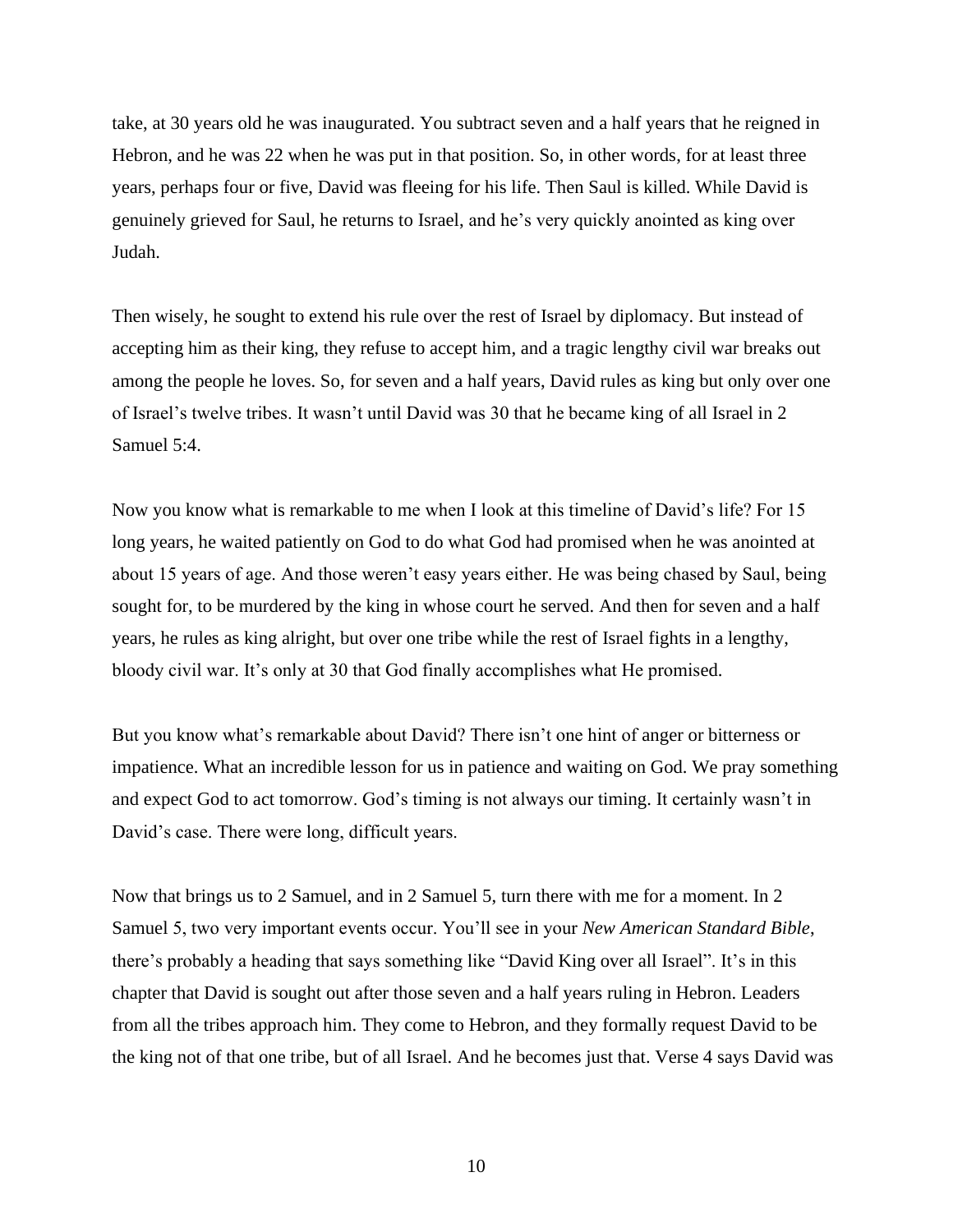30 years old when he became king, and he reigned for 40 years. Prior to that, he had reigned over Judah for seven years and six months.

Now in verse 6 and following, David chooses his capital city. This was a strategic decision. You'll notice in verse 6 we learned that it's going to be a city called Jerusalem. Jerusalem was part of the highlands. If you look at this relief map of Israel, you'll notice that the area where Jerusalem is located is in a more mountainous terrain. When you read in the Bible about people going up to Jerusalem even when they live up in the north in Galilee, it's not talking about they're going north, it's talking about they're going up in elevation because Jerusalem was at a higher elevation. It's in that elevated area, part of the highlands. This city existed in the time of Abraham, you remember back in the time of Melchizedek, he was the king of Salem in Genesis 14:18.

Here is basically what the city of Jerusalem looked like from David to Christ. You'll notice the dark brown, that was probably the original city of David, that little circle on that elevated hill was the original city that David founded. And then you see the expansion, the lighter brown is Solomon's expansion, Hezekiah's expansion is the light green, and the darker green is Nehemiah's reconstruction. And then the dark black line represents the location of the walls during Christ's time. So, that gives you some idea of how the city of Jerusalem ebb and flowed. But it becomes absolutely central.

At the time David founded this as his capital city, it was probably about 12 acres. It was an important location because it was located on the border between Judah and Israel. Remember that he had served for seven and a half years over Judah. He now founds his capital city in close proximity to each. The spring of Gihon is a good water supply, a flowing spring in the Kidron Valley. In addition, this city was surrounded on three sides by natural defenses. You can see that you had valley essentially on three sides with only one side exposed to a similar or higher elevation that would need to be defended more carefully. Even today if you visit Jerusalem, some of you are planning to go with us, you'll see this very reality.

So, he chooses this capital city, and he begins his glorious reign in Jerusalem beginning in 5:17, and going all the way through 2 Samuel 9, or excuse me 9:12. It begins with the Ark being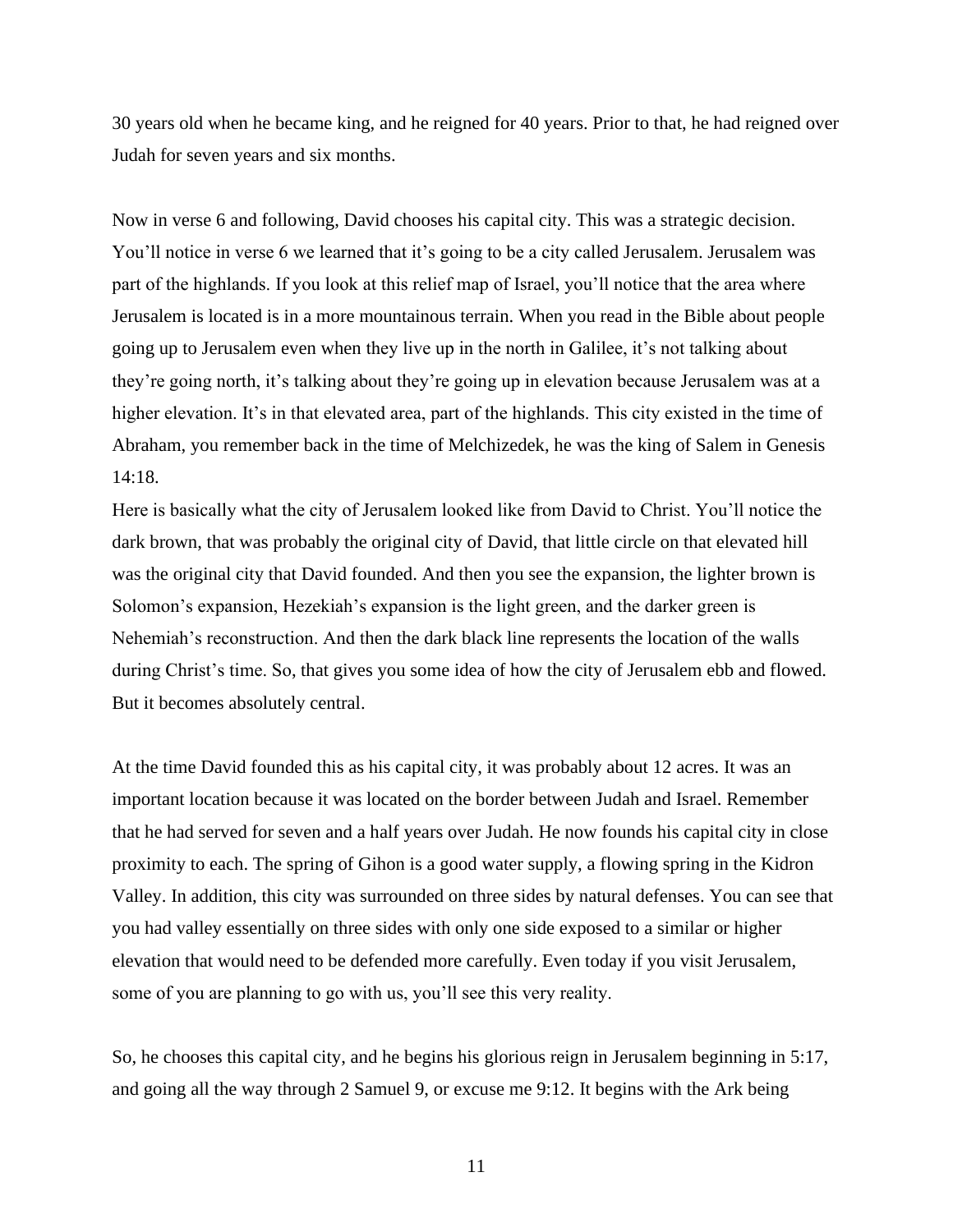brought to Jerusalem. Now, that's absolutely crucial for David, you see this in 6:1 - 23. The Ark of God, popularized by even contemporary movies, are now 20 years old, I guess. But it's contemporary. The Ark represented the earthly throne of Israel's God. Think of the Ark not as some mystical box that was filled with magic; instead, it was representative of the reality that the God of Israel was in Israel dwelling in their midst serving as their King. And the Ark was His throne from which He ruled. And so, by bringing this Ark to Jerusalem, David was publicly acknowledging that while he was king, it was a delegated authority and that the Lord was truly King, and He had the right to rule both over David and the nation. That was a very important point, that the kings ruled under God's authority, and this was the recognition of that reality.

Now, when you come to chapter 7, you come to God's promise of an eternal dynasty to David. This is called the Davidic Covenant by many, and at the heart of the Davidic Covenant, this legally binding promise God makes David, is the Messiah because the Davidic Covenant narrowed the promise of a coming Messiah to one family in the tribe of Judah. If you go back to the beginning of the Old Testament, you see the Messiah painted in the broadest possible terms. In the garden after Adam and Eve sinned, God says to Adam and Eve that there will be a coming seed of the woman, and He will crush the head of the serpent. Now the most significant thing that that reveals about the coming Messiah from that point forward is that He would be human, He would be one of us.

In 4:26 we learn that He will come through the line of Seth, and then in Genesis 11, through the line of Shem, one of Noah's sons. And it continues to narrow, think of it as a huge funnel, and as you go through the Old Testament, it narrows until you get to the end of the Old Testament. That funnel empties on one person and one person only, and that's Jesus Christ. So, you come to 12, and you find out that not only will the Messiah be from the line of Shem, but he will be a descendant of Abraham. And then in 21:12 of Genesis, He'll be through Isaac. In 28:10 - 22, He'll be through Jacob. In Genesis 49 as Jacob gives his blessings, he says that the scepter will not depart from Judah, and he tells us that it will be Judah through whom the Messiah will come, the tribe of Judah.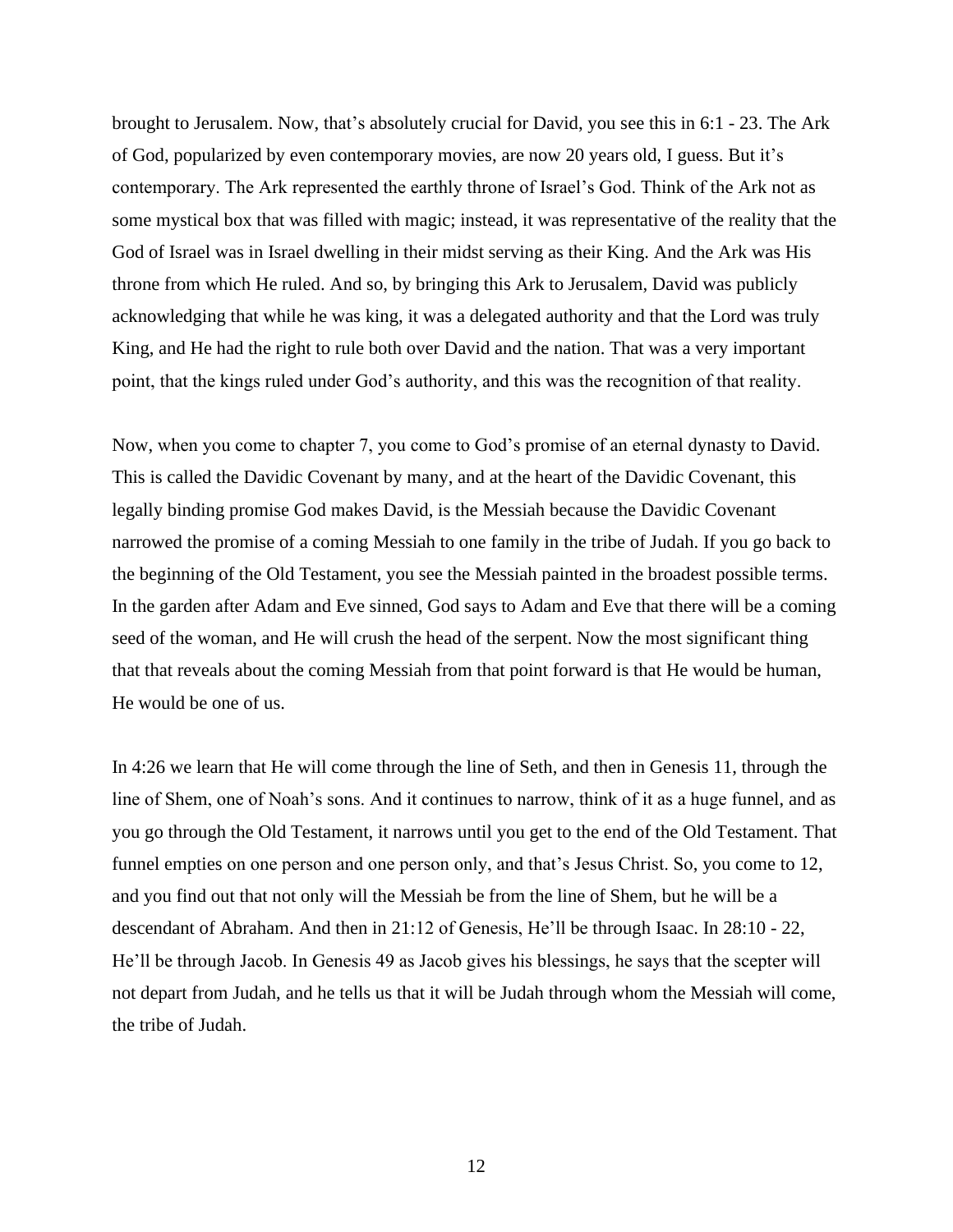And in 2 Samuel 7:16, we find out that that (descendant, that) Messiah rather, will be a descendant of one family in Judah, and that's David's family. And so the funnel continues to narrow, and as we go through the rest of the Old Testament, you'll see that narrow even more until you come to the New Testament, there is only one conceivable person that the Messiah could be. It was absolutely clear.

God promises him a house. Look at 2 Samuel 7. In verse 8 God begins this covenant with David. He says,

"Now therefore, thus shall you speak to my servant David, 'Thus says the LORD of hosts, "I took you from the pasture, from following the sheep, to be a ruler over My people Israel. I've been with you wherever you've gone … [I've] cut off your enemies, … I will make you a great name, like the names of the great men who are on the earth." [I love that. We see that promise fulfilled, don't we? Everybody knows who David is. Go anywhere almost on the face of the earth and they've heard of David.]

[He says,] "I will … appoint a place for My people Israel. I will plant them, and they … [will] live in their own place and [shall] not be disturbed again, nor will the wicked afflict them any more as formerly, even from the day I commanded the judges to be over My people Israel; … [I'll] give you rest from all your enemies. The LORD … declares to you that the LORD will make a house for you." [There's that expression. He's not talking about a physical house, David wanted to make a house for God. He was talking about a physical place for God's presence to manifest itself. God takes that and uses the word differently and He says you wanted to make a house for Me? I'm going to make a house for you, I'm going to make a dynasty out of you.]

"When your days are complete and you lie down with your fathers, I will raise up your descendant after you, who will come forth from you, and I will establish his kingdom." There's Solomon, and "he will build a house for my name, and I will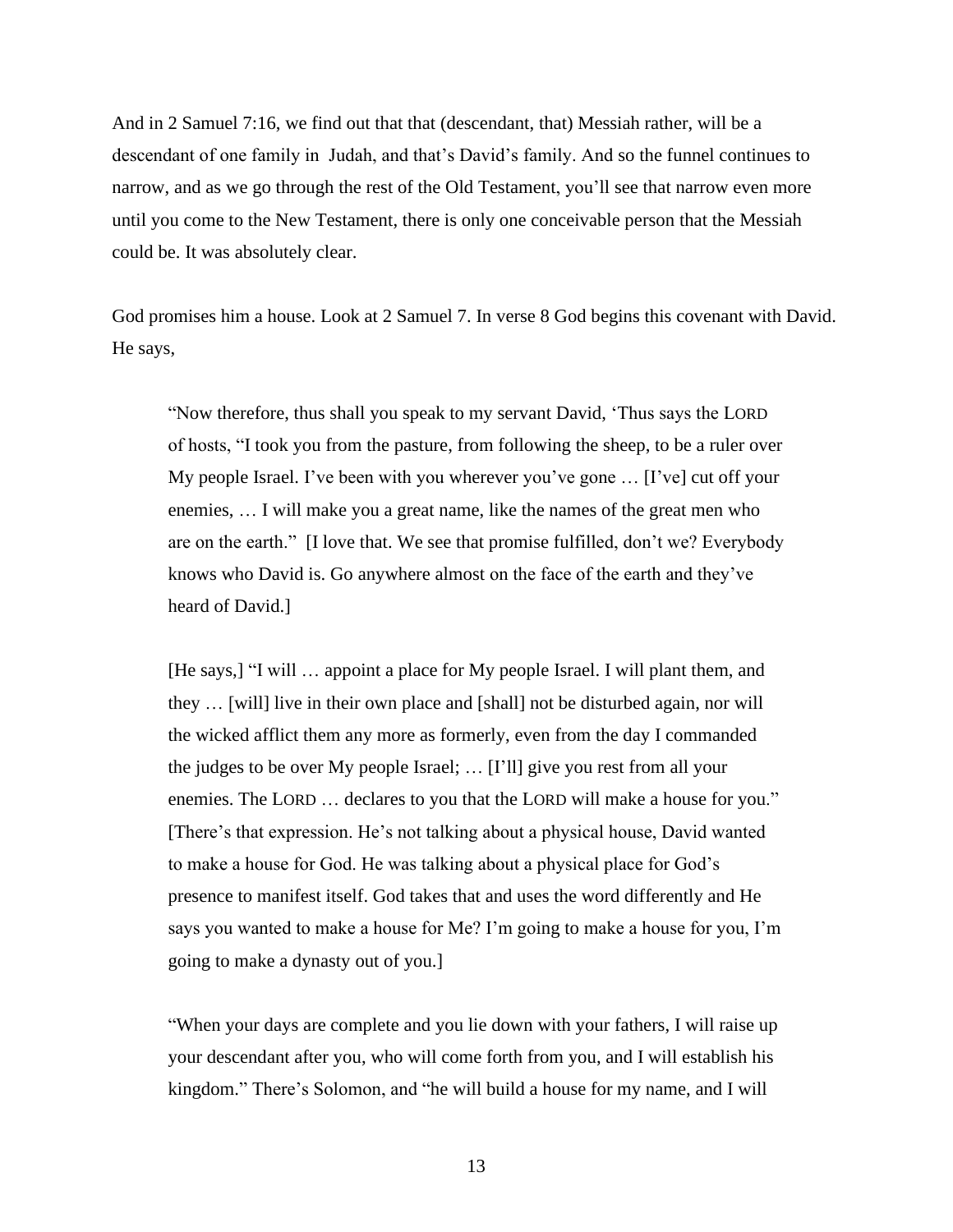establish the throne of his kingdom forever. I will be a father to him, he will be a son to Me; when he commits iniquity, I will correct him with the rod of men and the strokes of the sons of men," I'll discipline Him. "But My lovingkindness shall not depart from him, as I took it away from Saul, whom I removed from before you." Now watch as verses 16 and 17, "Your dynasty and your kingdom shall endure before Me forever. Your throne shall be established forever. In accordance with all these words and all this vision, so Nathan spoke to David."

If we had the time, I'd take you to Luke 1. In Luke 1:32 and 33, Luke tells us that this promise was fulfilled in none other than Jesus Christ and will be fulfilled in none other than Jesus Christ. So, God promises David an eternal dynasty and of course, that means the rule of his greater Son, Jesus Christ.

Now, I wish the story ended there, but for our own edification and encouragement, it does not. Second Samuel 10 - 20 traces David's weaknesses and his failures and their tragic results. There are two chief sins of David that are listed in those chapters. One is the sin with Bathsheba in 2 Samuel 11 - 12. You know the story, it's obvious that he committed both the sin of murder and the sin of adultery. He repented of those sins, and we have the record of that repentance on the pages of Scripture in Psalm 32 and Psalm 51, two of the most magnificent expressions of true contrition and repentance ever written.

And then the other sin that's listed is in 2 Samuel 24, and it's the sin of the census, taking the census. We cannot be sure what exactly the sin was, but whatever it is, it was clear to the people that lived in that time because even his general urged him not to do it. Possibly, it was the sin of pride and ambition. Possibly, it was David's way of showing that he was really not dependent on God but on Israel's army. It may be that he intended to take that census and do something with it like put a heavy tax burden on the people or even conscript them in labor to fulfill some of his dreams. We don't know exactly what it was, but those sins are the ones that are specifically exposed of David.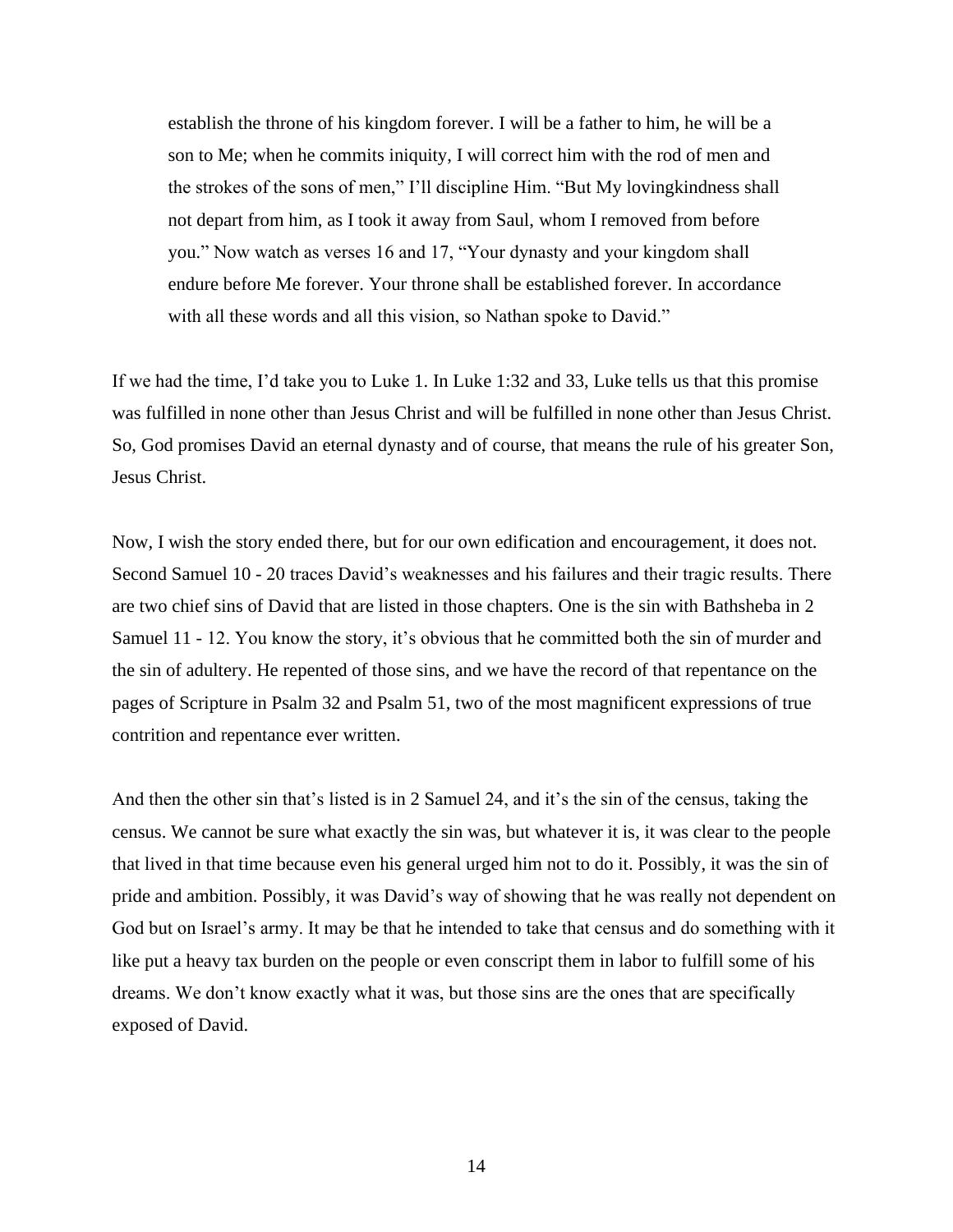And a major issue through this whole time of David's weaknesses and struggles and failures is his son's Absalom's revolt. Absalom saw David's sin; here are the natural consequences of what he did with Bathsheba. And Absalom tries to seek the kingdom in 2 Samuel 12 all the way through 19, even putting David as king on the run. And then David dies, that happens in 1 Kings.

Let's briefly begin our look at 1 and 2 Kings. The author of the book of 1 and 2 Kings, and I say book because it is a single book really. It's artificially divided just for the sake of convenience for us, but it's one book. The author of it, some believe was Jeremiah, that's unlikely. It may have been a contemporary of Jeremiah, or more likely I think it was a series of prophetic chronicles composed by a series of court prophets. And they were written and compiled during the exile, during the Babylonian exile, so all of the events that are written there had occurred. They now found themselves in exile, and this book is written.

So, the purpose of 1 and 2 Kings then was written to remind them of their consistent violation of the Mosaic Covenant, to show that the exile was consistent with that covenant, and ultimately, of course, to urge them and encourage repentance as they were there in exile. And so as you read 1 and 2 Kings, you will see that point made again and again, that God intervenes through the prophets to urge His people to repent, to turn back to the covenant that they made with Him back at Sinai in Exodus 19. And time and again, they refuse, and God brings judgment and ultimately, the ultimate judgment. He brings exile when they are exported from the land.

So, this book then really serves as an apologetic to all the nations as to why Israel is in exile. Remember we talked before that in the ancient world, if your army conquered another nation's army, that really meant that your god was stronger than their god. So, in that kind of thinking, how was God going to make His reputation clear and protect Himself from people thinking that He was somehow weak and that's why His people were defeated? He writes these books through the prophets. He establishes prophets who say you're disobeying. You're disobeying. You're breaking the covenant. God is going to take you off into exile. And that serves as an apologetic to them and to others that this is not because of the weakness of Israel's God, it's because of the sin of His people.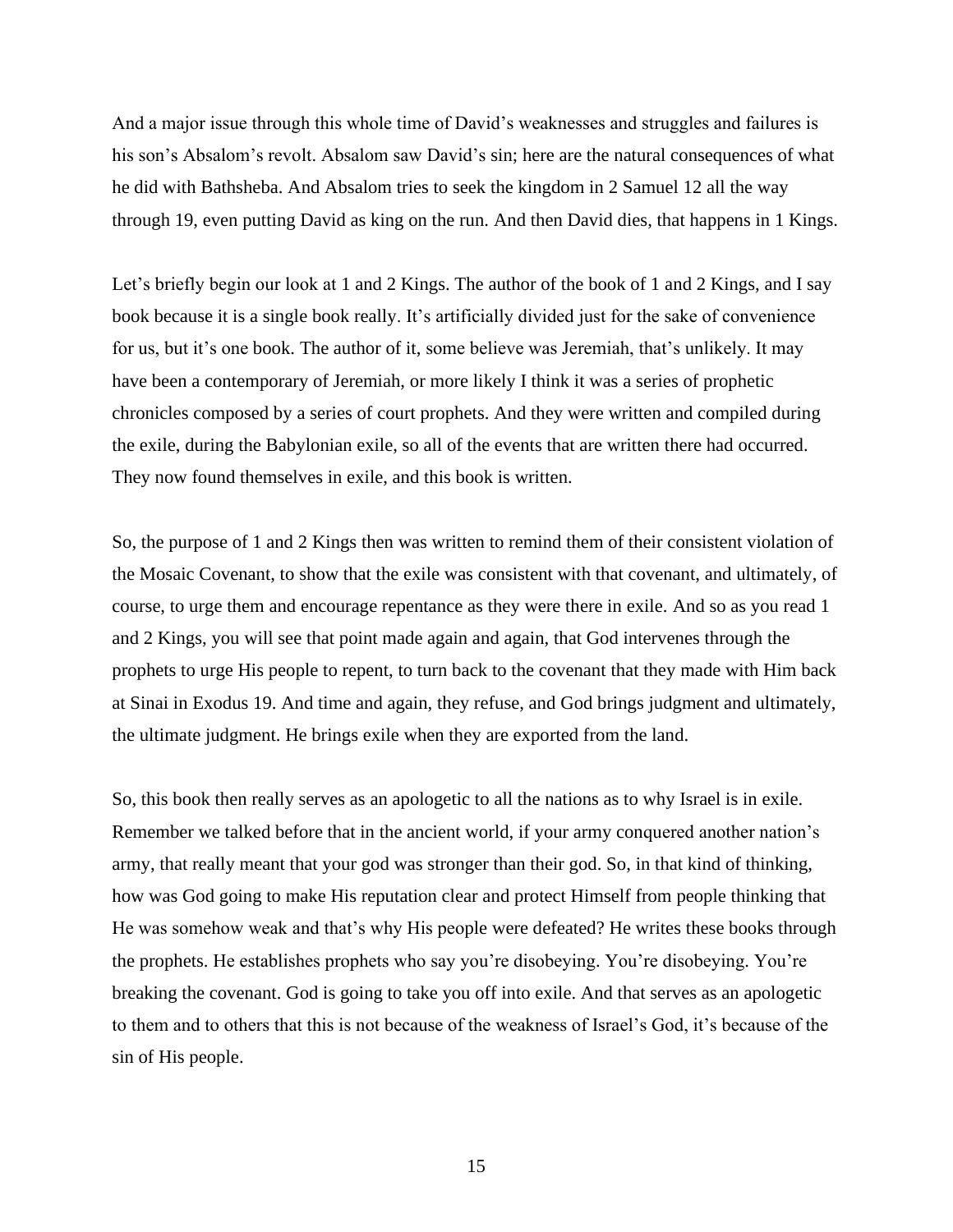Now when you look at 1 and 2 Samuel, I'm sorry 1 and 2 Kings, in 1 Kings, you have the first 11 chapters, the kingdom is still united under Solomon. In 1 Kings 12 - 22, you have the kingdom divided under many different kings. That continues in 2 Kings, you have the divided monarchy, but in the first 17 chapters, you have a picture of that, and then it ends with Israel, the north, the northern ten tribes falling and being carried off into captivity. And in 18 - 25, the southern kingdom, Judah and Benjamin, the kingdom which survives, Judah falls and is carried off into Babylonian captivity. So, that's a picture of these two books in our Bible.

And I want to finish up our discussions tonight with the final figure in the united monarchy, when there was one king ruling over all twelve tribes of Israel. You had Saul, you had David, and then you had, naturally, David's son. That's what it means to be a king, your son succeeds you. Solomon reigned from 931, I'm sorry 971 - 931 B.C. And at his death, the kingdom was divided. Solomon's name means peace or peaceable, it comes from that Hebrew word "shalom". You can recognize it even in English. He was the tenth son of David and the second son of Bathsheba. David grew up as a shepherd with nothing, Solomon grew up in the lap of privilege in the palace among the powerful and influential.

Let's trace briefly his life. In 1 Kings 1 and running through the middle of 2, we have an attempted coup by Adonijah. And that coup is overthrown, it's arrested, and from his deathbed then, David charges Solomon to loyalty to the covenant.

Keep true to God. After David's death in 1 Kings 2:13, and running through the end of the chapter, Solomon consolidates his power by following the orders that his father had given him.

In chapter 3, that famous chapter, you come to Solomon offering a thousand burnt offerings to acknowledge his need of God's blessing. And God responds to Solomon with a gracious offer. Ask whatever you want, and I'll give it to you. And Solomon of course wisely asks for wisdom to rule. God approves that request, and with it He also says I'm going to give you riches and honor because you have asked so wisely.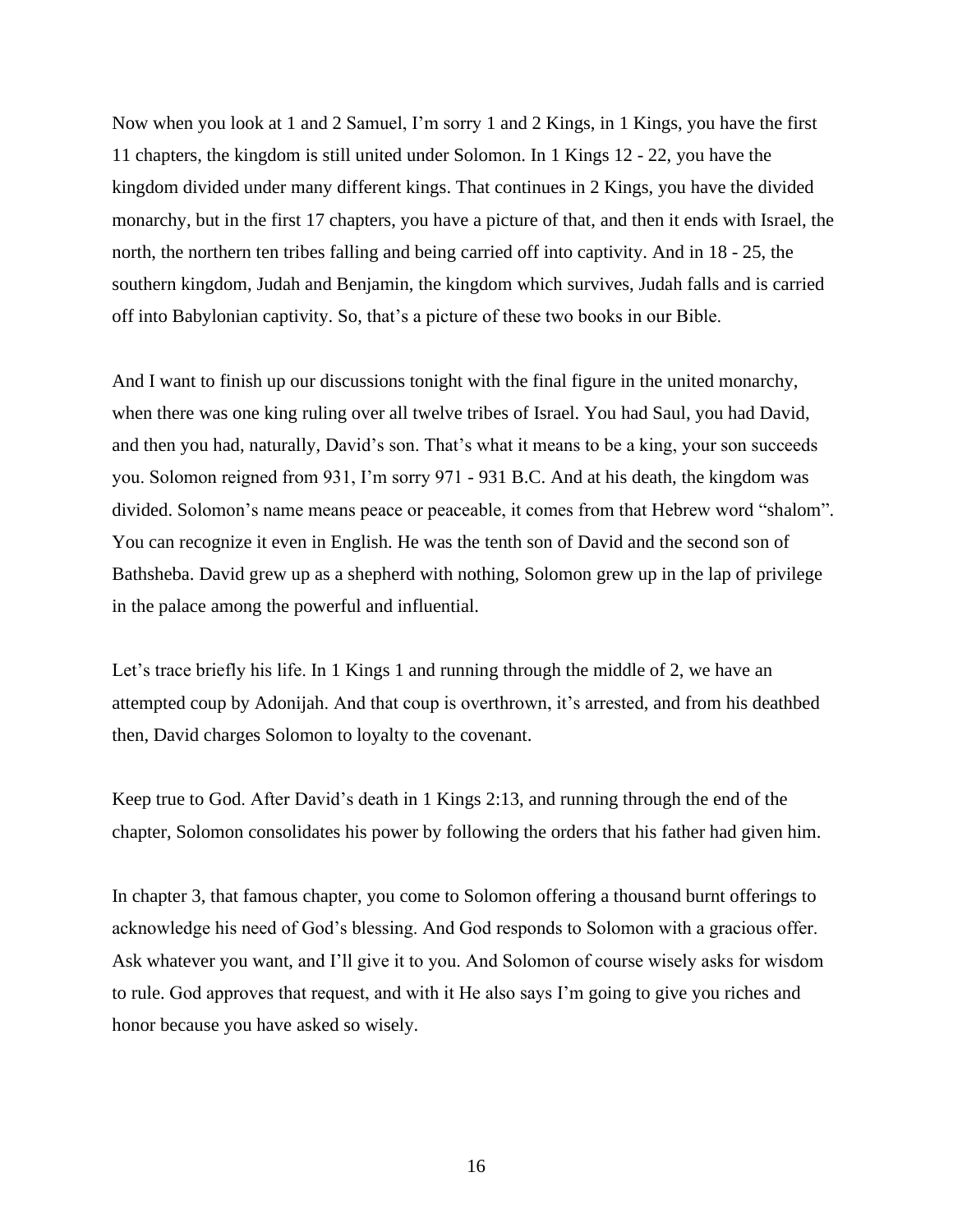Now, when you come to the reign of Solomon, and this is pictured in chapter 4 of 1 Kings, Solomon's reign is presented as the fulfillment of the promises made to Abraham. In fact, you can see it in verse 20 of chapter 4, it says, "Judah and Israel were as numerous as the sand that is on the seashore in abundance; they were eating and drinking and rejoicing." This is the prophet's way of saying in the days of Solomon, the promises made to Abraham were essentially fulfilled, all of those great promises about his people becoming a mighty nation, and more than the sand on the seashore.

As we move through the story of Solomon in chapters 5 - 9, we focus on Solomon's two great building projects, his own palace and the temple. And the temple passage is absolutely a key passage in this book. The temple is completed and something remarkable happens. Turn to 1 Kings 8. You really have to understand this chapter to understand the rest of Old Testament history. In 1 Kings 8:1 - 9, the Ark of God is brought in. As they dedicate the temple, the Ark is brought in, left in the Holy of Holies, that's God's throne. And after God's throne is set there in the Holy of Holies, that cube of a room that no one could enter except the high priest, after that in verses 10 and 11, the glory cloud fills the temple. Notice in verse 10,

It happened that when the priests came from the holy place, the cloud filled the house of the LORD so that the priests could not stand to minister because of the cloud, for the glory of the LORD filled the house of the LORD.

So, here is this remarkable picture of Solomon completing the temple, and as they prepare to dedicate it, as they bring God's throne into His throne room, His presence, the manifestation of His presence, this blazing cloud of glory takes up residence in Israel's midst.

In that context, Solomon offers a brief speech that begins in verse 12 and runs down through verse 21. After that, we read in verse 22, "Then Solomon stood before the altar of the LORD in the presence of all the assembly of Israel and he spread out his hands toward heaven." He actually kneels at this point because we find at the end of the prayer down in verse 54 that when he had finished praying this entire prayer and supplication to the LORD, "he arose from before the altar of the LORD, from kneeling on his knees with his hands spread toward heaven." So, here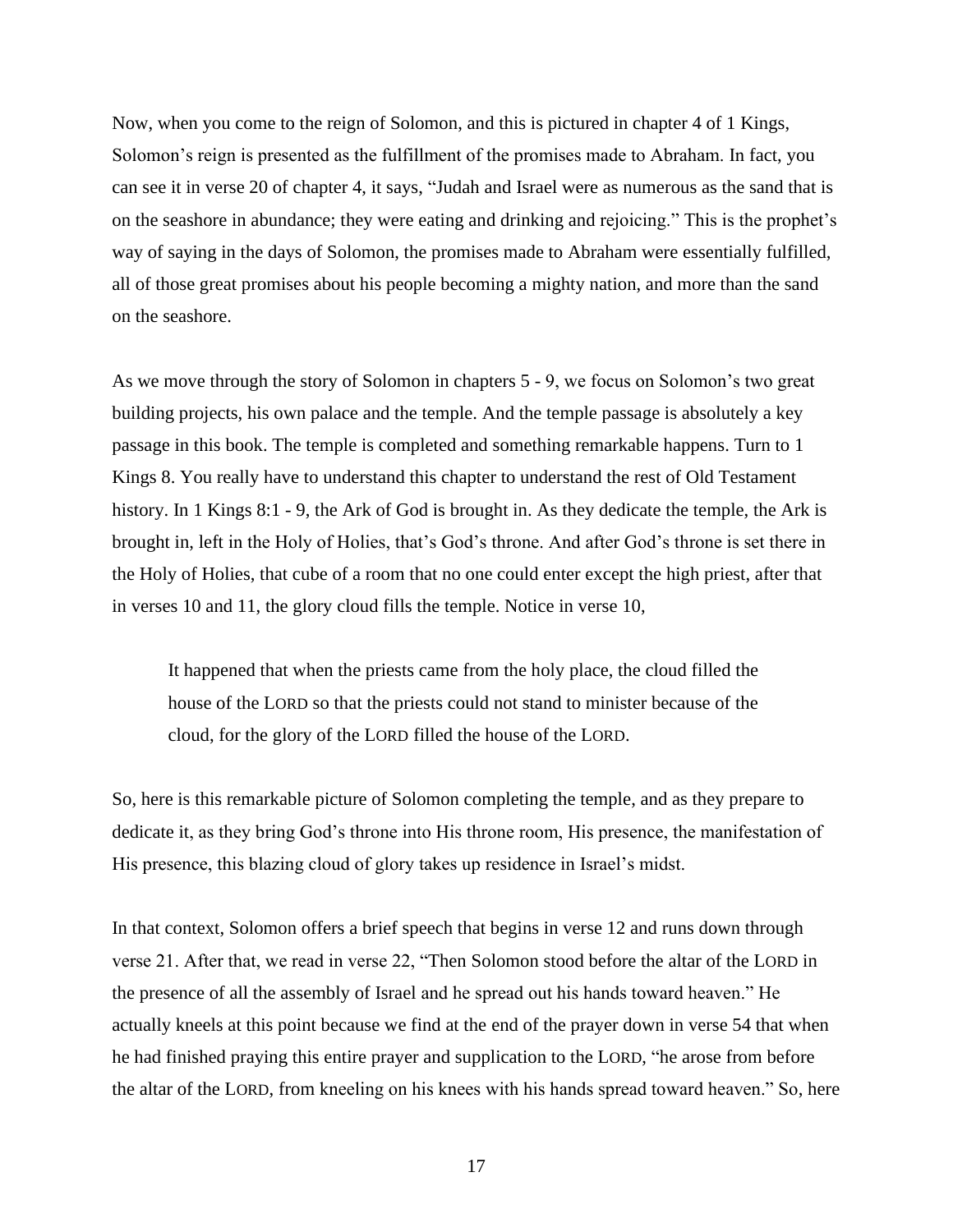is this solemn occasion, the glory of God has just taken up residence, and (Samuel, or excuse me,) Solomon kneels before the altar with his hands uplifted, and he prays this prayer, and a lot of space is given to this prayer. It's absolutely crucial both in 1 Kings and in the flow of Old Testament history.

Now we don't have time to go through it in detail, but let me give you the big picture, and then we'll look at a specific place. Most of this prayer is that when the people of Israel sin and find themselves in a variety of difficult trials, David, or Solomon's prayer is that God will hear their prayers from wherever their circumstances have taken them and forgive them. And this prayer reaches a kind of crescendo in 8:46.

"When they sin against you", [this is Solomon praying now to God,] "when they sin against You (for there is no man who does not sin) and You are angry with them and deliver them to an enemy, so that they take them away captive to the land of the enemy, far off or near; if they take thought in the land where they have been taken captive, and repent and make supplication to You in the land of those who have taken them captive, saying, 'We have sinned and have committed iniquity, we have acted wickedly'; if they return to You with all their heart and with all their soul in the land of their enemies who have taken them captive, and pray to You toward their land which You have given to their fathers, the city which You have chosen, and the house which I have built for Your name; then hear their prayer and their supplication in heaven Your dwelling place, and maintain their cause, and forgive Your people who have sinned against You and all their transgressions which they have transgressed against You, and make them *objects of* compassion before those who have taken them captive, that they may have compassion on them (for they are Your people and Your inheritance which You have brought forth from Egypt, from the midst of the iron furnace)." [Do this in order] "that Your eyes may be open to the supplication of Your servant and to the supplication of Your people Israel, to listen to them whenever they call to You." [Why?] "... [Because] You have separated them from all of the peoples of the earth as Your inheritance," [There's that concept we studied last Sunday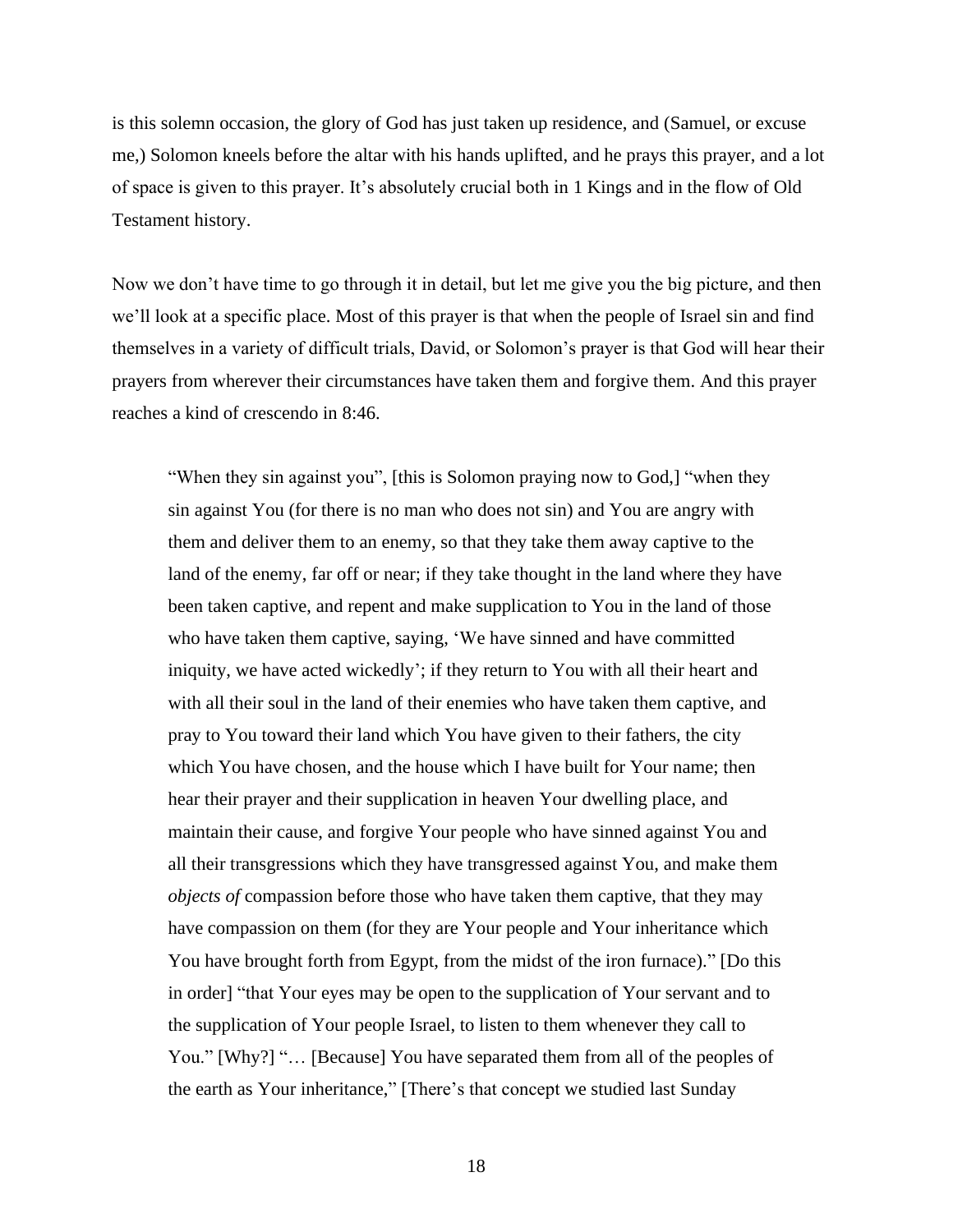morning.] "as You spoke through Moses Your servant, when You brought our fathers forth from Egypt, O Lord GOD."

Now what's going on here? Remember that this book was written during the exile after God's people had been carried off captive to Babylon, and it was written for the exiles. And so, Solomon is saying God, if they're carried off to exile because of their sin, and they repent, and they cry out to you, hear their cry, forgive them, grant compassion, and restore them. This is a message to those people in Babylonian captivity that the reason they're there is because they sinned against their God, and that if they will repent as Solomon describes it here, and if they will turn with all of their heart back to God, then God will do just this. He will hear. He will have compassion, and He will forgive, and He will restore.

It's an encouragement to these people to cry out to God from Babylon, which is exactly what they did as we will see in coming weeks. Solomon anticipated this reality, and he prays with this in mind. And by the way, God heard His prayer, look at chapter 9.

… when Solomon had finished building the house of the LORD, and the king's house, and all that Solomon desired to do, … the Lord appeared to Solomon a second time … [and] The LORD said …, "I have heard your prayer and your supplication, which you have made before Me...."

That's God's way of saying I will do exactly that. I will answer as you prayed. But God gives Solomon a warning, look down in verse 6.

"But if you or your sons indeed turn away from following Me, and don't keep My commandments and My statutes … and go and serve other gods …, then I will cut off Israel from the land which I have given them, and the house which I have consecrated for My name, [and] I will cast out of My sight. So Israel will become a proverb and a byword…. And this house will become a heap of ruins; everyone who passes by will be astonished and hiss and say, 'Why has the LORD done thus to this land and to this house?' "And they will say, 'Because they forsook the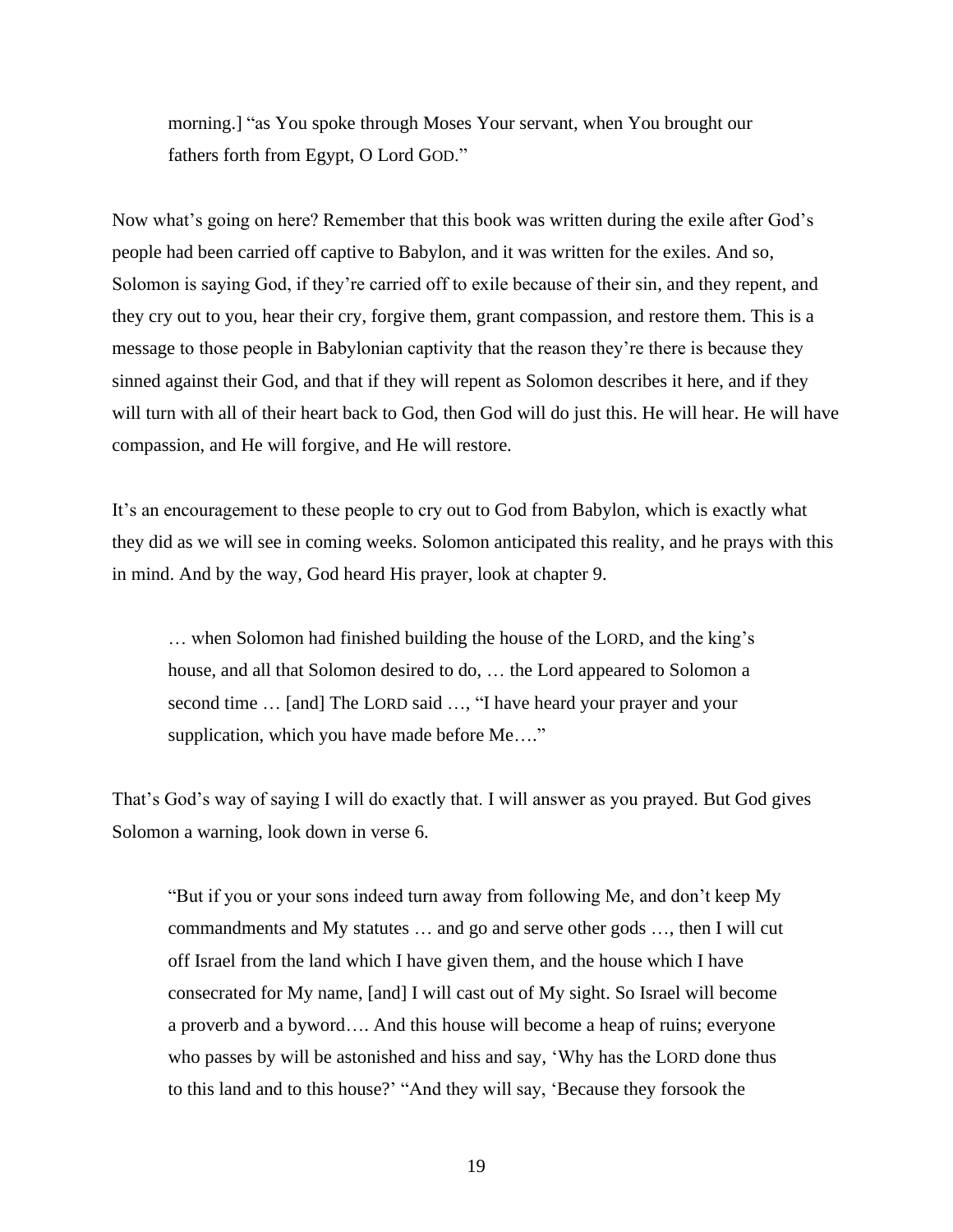LORD their God, who brought their fathers out of the land of Egypt, and adopted other gods and worshiped them and served them, therefore the LORD has brought all this adversity on them.'"

This is an apologetic for what God had done to His people because this is, in fact, exactly what happens in the divided monarchy when God then carries them off captive to Babylon. Israel's exile is due to her sin. If she will repent, God will hear, forgive, and restore.

Just a couple of more things to observe about Solomon, in 1 Kings 9:10 through 10, the end of chapter 10, we have the achievements of Solomon's reign, and they're all connected to God's blessing and tied to his faithfulness to God, to the covenant with God. You have reference to his building, to the sacrifices he's made, to the merchant fleet that he created, to his wisdom to rule, his riches, his reputation. All of those things were God's blessing on him as a result of his faithfulness to God, and ultimately is an expression of God's grace.

Solomon's reign was also the golden literary age of Israel. During this time, the histories that we're looking at were written, much music was written. The Psalms and the wisdom literature was all written during this golden age of Israel, the age of David and Solomon.

Sadly, there came a great decline. You know the story of Solomon's sin. Solomon had started well, but his temptation came through international relations. He made a number of international treaties. That was a good thing in many cases, not in everyone, but it was common to seal those allegiances with marriages. But these marriages became more than formalities to Solomon. The foreign women that he married to seal these alliances won his heart and turned his heart to other gods. Notice how far it went, it's described in 1 Kings 11:7 and 8,

… Solomon even built a high place for Chemosh the detestable idol of Moab, on the mountain which is east of Jerusalem, and for Molech the detestable idol of the sons of Ammon. Thus also he did for all his foreign wives, who burned incense and sacrificed to their gods.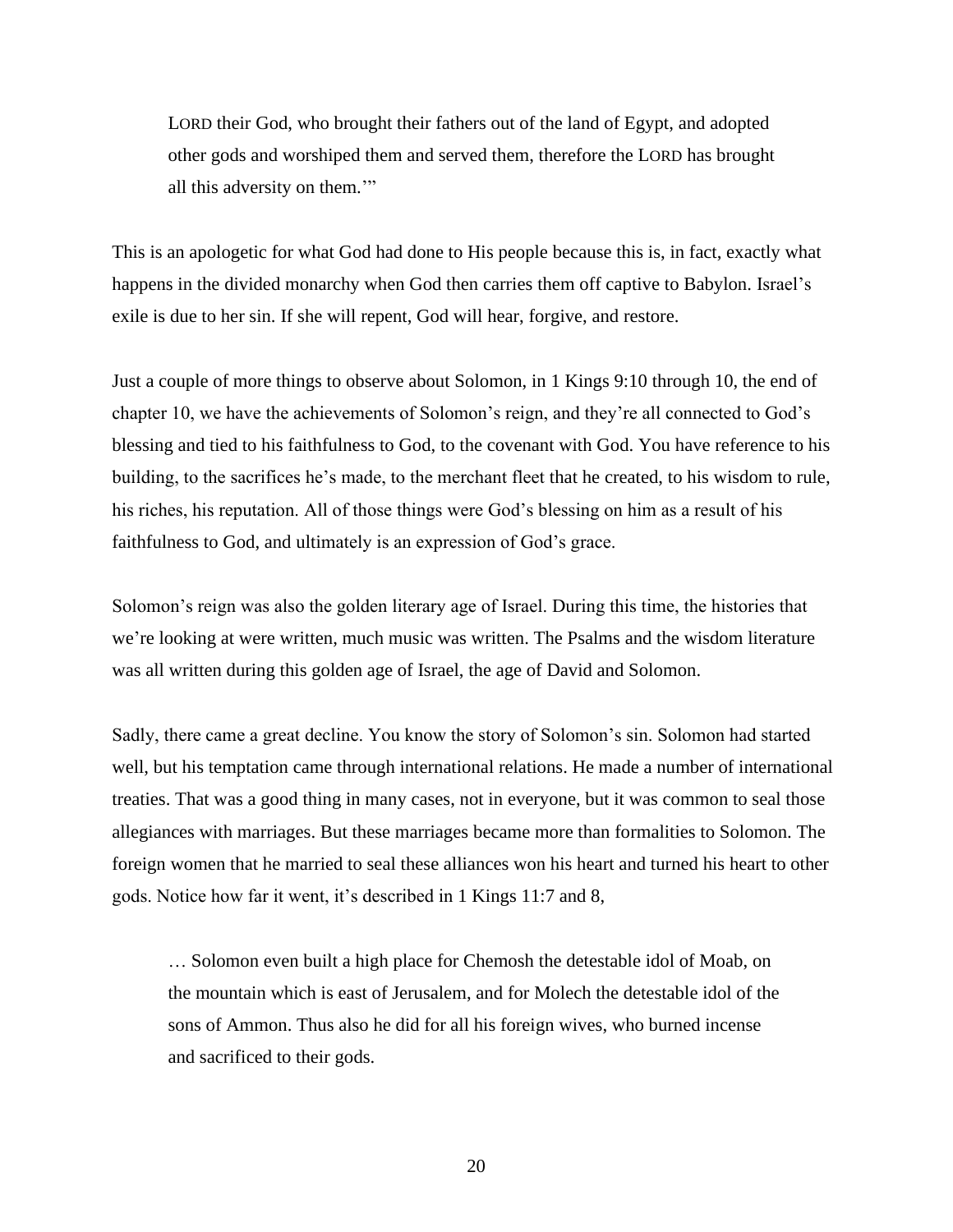Solomon remained committed to worship his God, but his heart was not wholly devoted to God because he was willing, because of his love for these women, to build temples in which they could worship, and he absolutely defiled the land of Israel. For his sin, we learn the kingdom will be taken away. God promises to remove it from him because of Solomon's unfaithfulness to the covenant. And God showed him grace because God confronts Solomon twice. Look at 1 Kings 11:9.

Now the LORD was angry with Solomon because his heart was turned away from the LORD, the God of Israel, who had appeared to him twice, and had commanded him concerning this thing, that he should not go after other gods; but he did not observe what the LORD had commanded.

Hard hearted disobedience. So, God even raised up men around in surrounding countries and from within to put pressure on Solomon to lead him to repentance. They're listed here in Chapter 11, Hadad and Rezon and Jeroboam, all to bring Solomon to the place of repentance.

Did he? I believe he apparently did repent in old age. As a young man, Solomon wrote the Song of Solomon. In middle age, he wrote and assembled the Proverbs. In old age, he wrote Ecclesiastes. It's hard to imagine that that twelfth chapter of Ecclesiastes describing old age was written by someone who had not endured it. Likely it was written after his repentance for sins, somewhere between 950 and 931 and his death.

And how does he finish that book? After a life of great blessing and yet great sin, he finishes with this great statement. Ecclesiastes 12:13 - 14,

The conclusion, when all has been heard, is fear God and keep His commandments, because this *applies to* every person. For God will bring every act to judgment, everything which is hidden, whether it is good or evil. And ultimately, Solomon and those words brings us back to the only One who can undo the judgment of God upon our sin, to David's greater Son, to the descendant of Solomon, Jesus Christ.